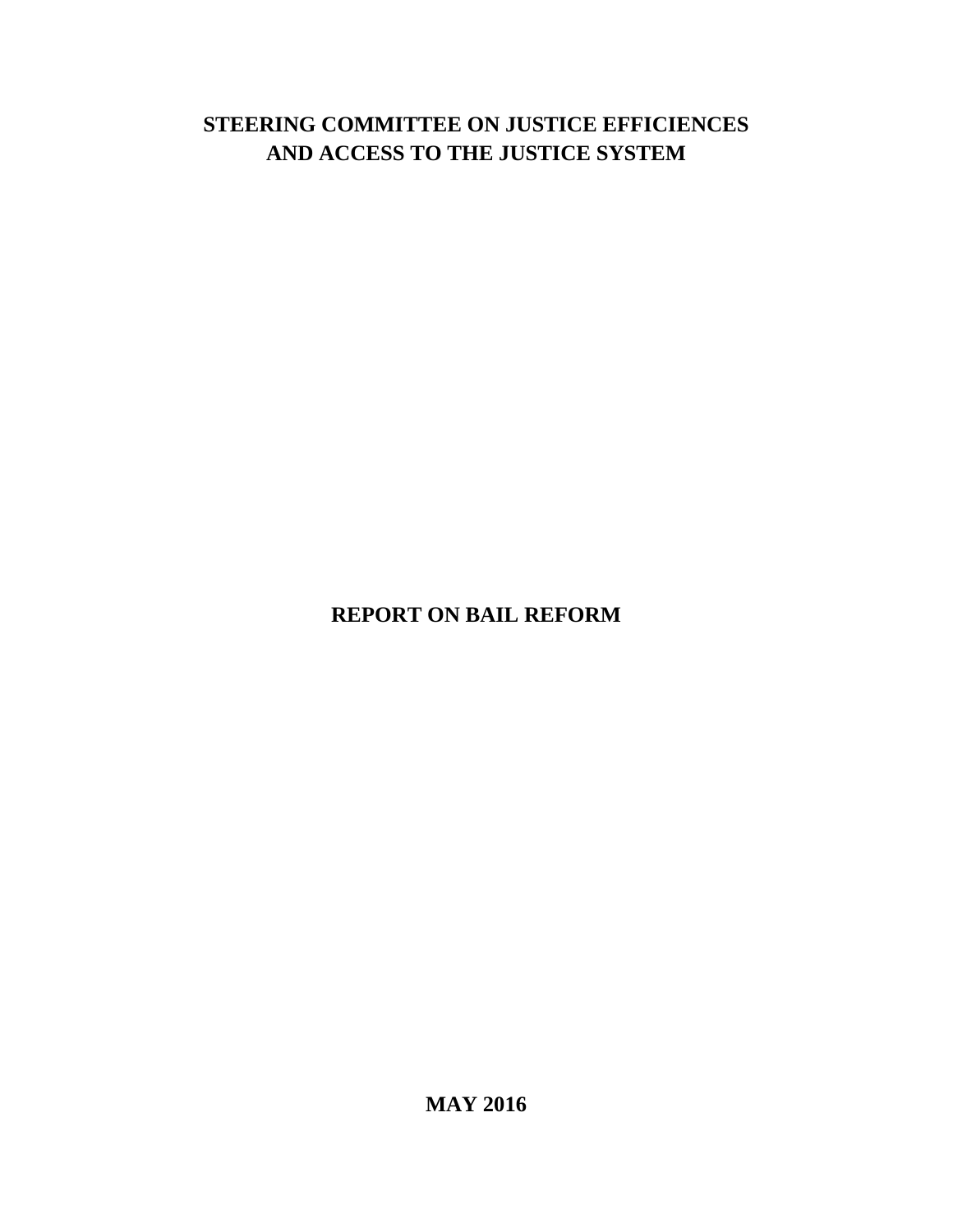## **TABLE OF CONTENTS**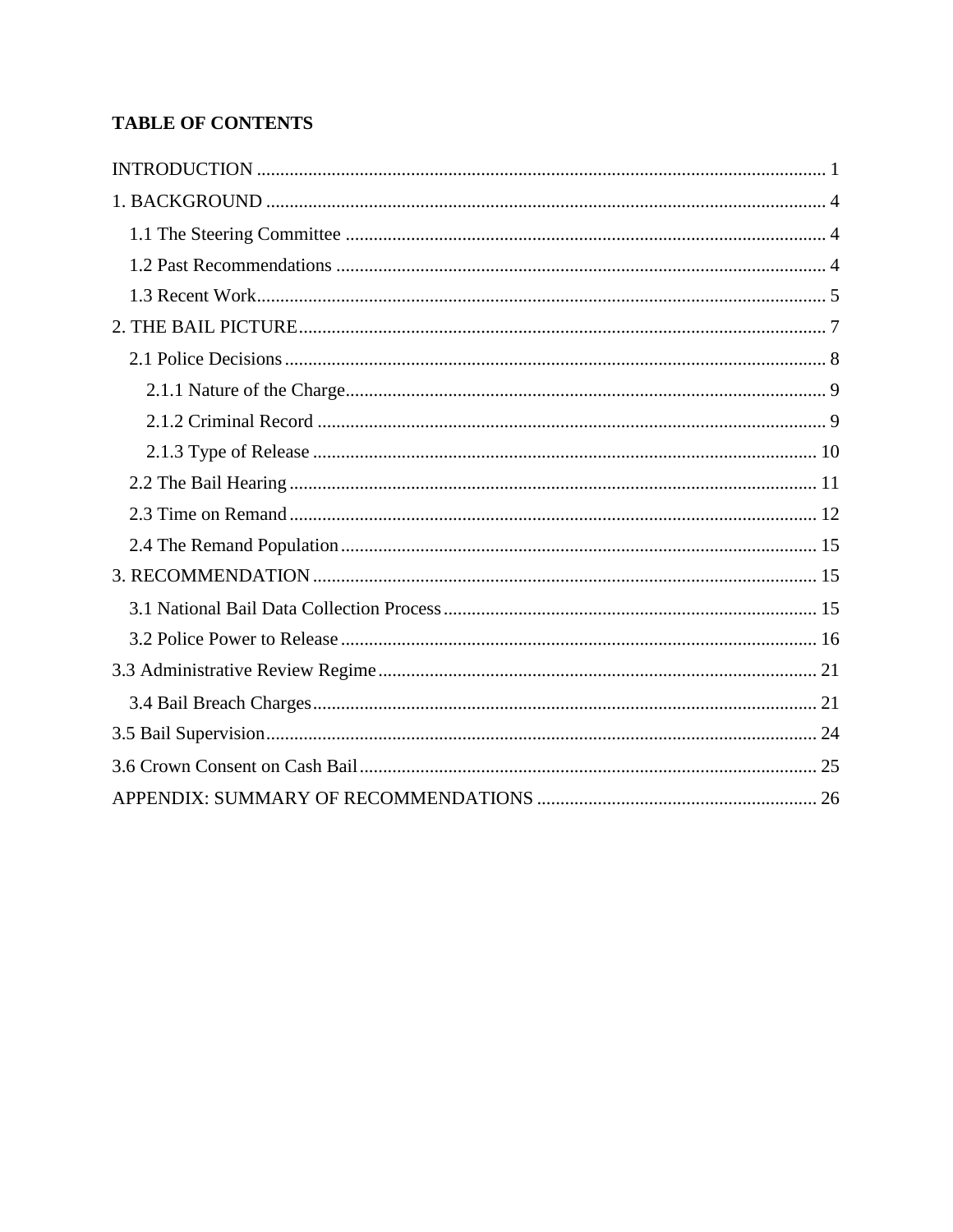#### <span id="page-2-0"></span>**INTRODUCTION**

Over the past decade there have been numerous calls for reform to the legislative regime and operational processes governing bail. The complexity of the legislation and its application as well as the absence of any substantial updating since 1972 are factors that suggest a need for reform in this area.

An additional concern that has drawn increasing attention derives from reports that over the past decade the number of people on remand custody has outnumbered inmates serving custodial sentences in provincial and territorial custodial institutions.<sup>1</sup> In 2014/2015 adults in the remand population accounted for 57% of the custodial population.<sup>2</sup> Aboriginal adults represented almost one-quarter of admissions to remand, a rate which far exceeds their proportion of the Canadian population. 3

A number of commentators have argued that this shift in the proportion of remand to sentenced population reflects a bourgeoning growth in the number of people detained in remand. It is suggested that "risk aversion" and a "culture of adjournments" have caused more people to spend more time on remand.<sup>4</sup> On the other hand, there are those who question whether the bail system is too lax. Concerns about protection of the public arise when crimes of violence are committed by persons on bail.<sup>5</sup>

Available data suggests that 41% of all adults charged with criminal offences are held by police for a bail hearing. 66% of those accused persons held for a bail hearing are released either on bail, or by disposal of their charges.<sup>6</sup> In the result, 14% of people charged with criminal offences are held on remand prior to their trial.

Accurate issue identification and effective reform depends upon a foundation of reliable evidence of the context including the myriad of factors and decisions that are made by various participants in the criminal justice process. Our review of available data shows that there is a dearth of comprehensive, objective and reliable information about the bail process that would permit strong inferences or accurate conclusions about its operation.

<sup>&</sup>lt;sup>1</sup> "Remand" is defined as the detention of persons who have not been convicted and are awaiting a court appearance, including convicted persons awaiting sentence and dual status offenders. Adult Correctional Statistics in Canada, 2013/14, Juristat, Chart 1, Average rate of adults in custody by 12 jurisdictions, 2003/2004 to 2013/2014 at p. 2, Statistics Canada 2015, p. 2.

<sup>2</sup> Adult Correctional Statistics in Canada, 2014/2015.

<sup>3</sup> Statistics Canada, Table 251-0022 - *Adult correctional services, custodial admissions to provincial and territorial programs by aboriginal identity.*

<sup>4</sup> John Howard Society of Ontario, September 2013, *"Reasonable Bail"*; Canadian Civil Liberties Association, July 2014, *"Set up to Fail: Bail and the Revolving Door of Pre-Trial Detention"*; Cheryl Marie Webster, Anthony N. Doob and Nicole M. Myers, "*The Parable of Ms. Baker: Understanding Pre-Trial Detention in Canada"* Current Issues Crim. Just., 2009*;* Nicole Myers, "*Shifting risk: Bail and the use of sureties",* Current Issues Crim. Just., 2009

<sup>&</sup>lt;sup>5</sup> "Alberta Law Review: Endorsing a Call for Change", Nancy Irving, February 29, 2016, at page 2 and footnotes 2 and 3. The Review was commissioned after a fatal shooting of an RCMP officer by a repeat offender who was on bail. <sup>6</sup> "Police and Judicial Detention and Release Characteristics: Data from the Justice Effectiveness Study, 2013, Research and Statistics Division, Department of Justice, 2013. In concrete numbers, of the 897 cases studied, 591 involved a police release.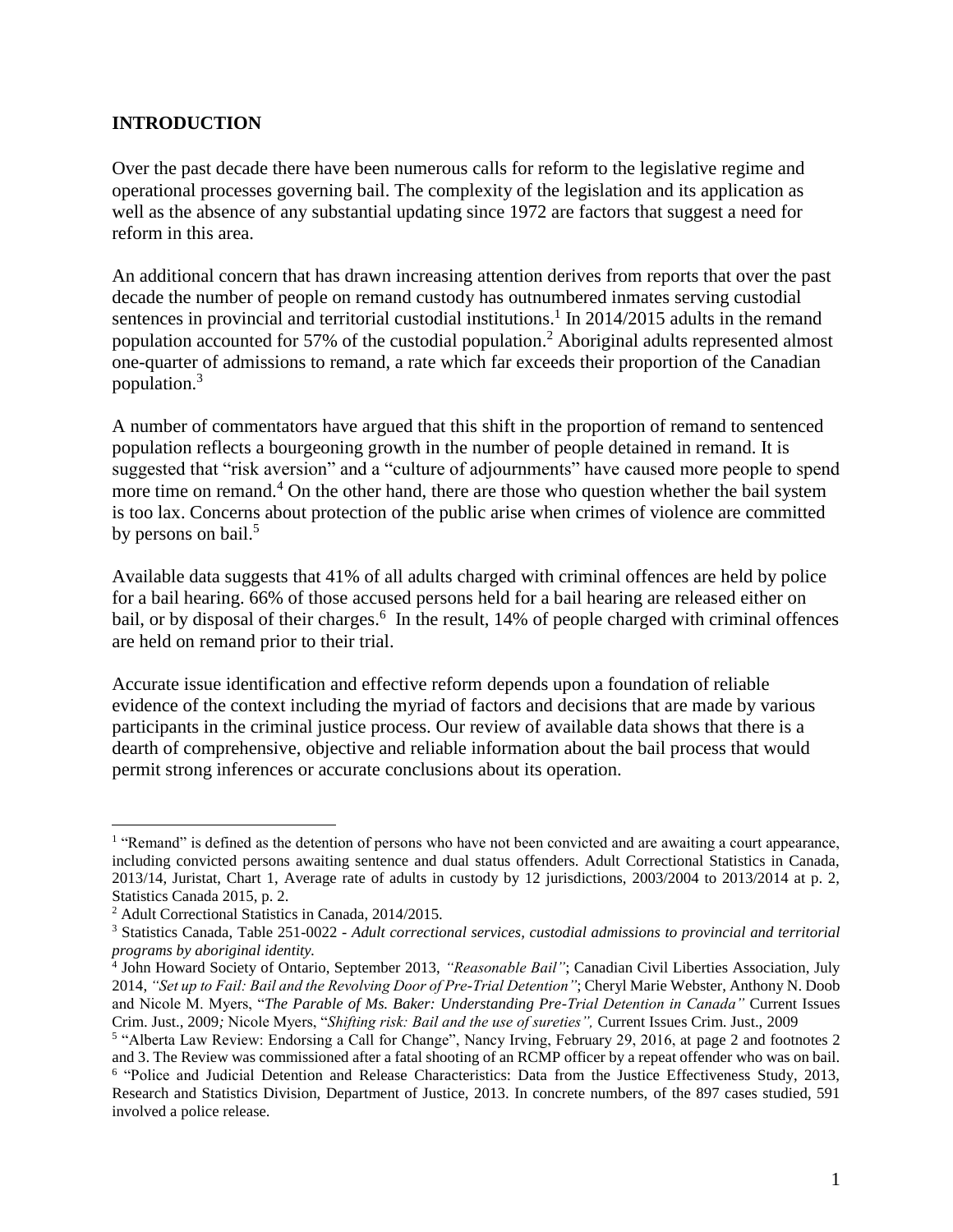The absence of reliable, objective, comprehensive data about various aspects of the diverse bail processes across this country has hampered the accurate identification of issues and conversations about reform in bail. 7

Nevertheless, the Steering Committee has been able to reach consensus on a number of meaningful reforms which we believe would advance the objectives of the bail process. We offer several recommendations, some of which have been previously made in the Federal Provincial Territorial (FPT) forum and elsewhere,<sup>8</sup> that are aimed at improving the efficiency and effectiveness of the bail regime without compromising the values underlying the Criminal Justice System (CJS).

First, we recommend the creation of a dedicated national bail data collection process that captures all relevant information that informs bail decisions and accounts for unique regional and local bail practices. Each jurisdiction has unique bail processes and data collection methods. A national bail data collection program designed to collect comparable information in a consistent manner would enhance the reliability of inferences and permit comparative analysis. Information to be collected would commence with the decision to arrest and would end with the conclusion of the case.

It is essential that a national bail data collection process identify with clarity and precision, what is being measured and how measurements are made. For example, any analysis of the remand population must distinguish between remand counts, remand admissions and average days<sup>9</sup> on remand as they measure different things. Failure to distinguish between these concepts has led to confusion.

Second, as we noted earlier, available data reveals that the police release 59% of people they arrest and charge with criminal offences. Of the 41% held by police for a bail hearing, 66% are judicially released<sup>10</sup> on their first or second appearance in court, most often on consent of the Crown. The group of "consent" releases suggests that more accused persons could be released by police if they had enhanced powers of release.

We recommend several ways to enhance and modernize the powers of police to release persons charged with a criminal offence. Those include: incorporating guiding principles, simplifying the form of release, eliminating the "officer in charge" and peace officer distinction, increasing the statutory conditions available to police and providing police with the power to release on "fail to appear" charges. We also recommend increased training for police as they are provided with enhanced powers.

<sup>7</sup> The absence of empirical data was a "major challenge" noted in the Alberta Bail Review and is the foundation for recommendation 31 calling on the government of Alberta to improve bail related data collection with respect to the bail process in that province: see p.  $71 - 72$ .

<sup>8</sup> "*Report on Early Case Consideration",* 2006, [The 2006 Report], p.16

<sup>&</sup>lt;sup>9</sup> "Admissions" are counted each time a person begins any period of supervision in a correctional institution or in the community. "Average counts" provide a snapshot of the daily correctional population and are used to provide an annual average count. Average time served in remand represents the annual average time served in remand per accused [in days].

 $10$  On bail or by the final disposition of the case [e.g., guilty plea].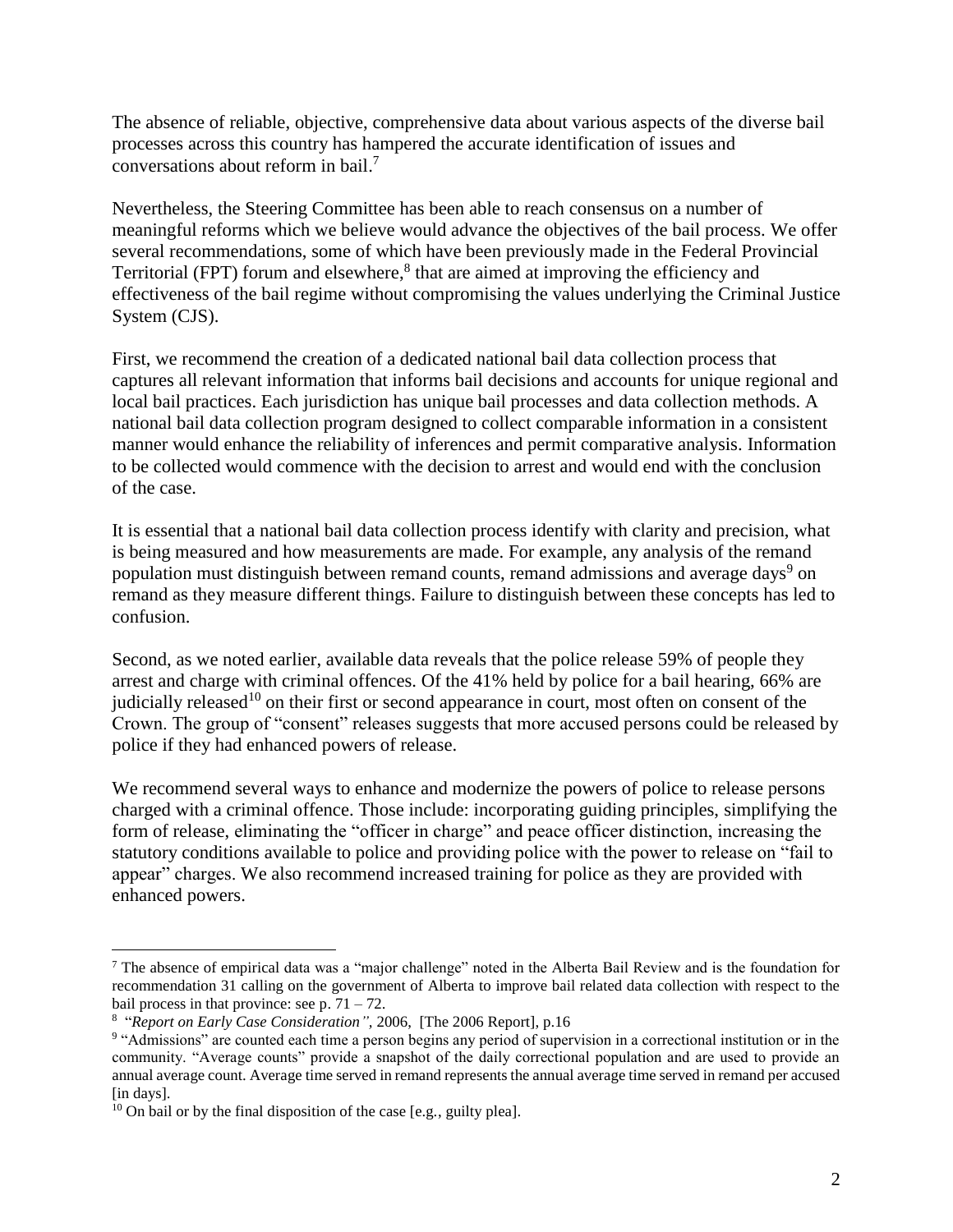Third, at present the *Criminal Code* requires that persons on remand be brought before a court within 30 or 90 days for an administrative review of their remand order. The *Criminal Code* does not specifically permit an accused person to waive this administrative review, potentially resulting in the accused person being transported to court for every administrative review, whether desired or not. We recommend that the ability to waive that review be expressly stated.

Fourth, criminal court statistics show that cases involving an administration of justice charge,  $11$ including failure to comply and failure to appear charges, constitute a quarter of all cases and that percentage has increased over the last ten years.<sup>12</sup> Sentencing data illustrates that in the last ten years, a custodial sentence was imposed in almost half of all cases involving a conviction for an administration of justice offence.<sup>13</sup>

The impact of convictions for administration of justice offences is significant in the Indigenous community and, some contend, contributes to the overrepresentation of Indigenous people in the CJS.<sup>14</sup> Indigenous adults account for one-quarter of admissions to remand and this is increasing.<sup>15</sup> We cannot ignore the growing problem of the over-representation of Indigenous people in remand.

We believe that an alternative approach to the resolution of failure to comply and failure to appear offences is warranted. The Steering Committee recommends the incorporation of an extrajudicial regime in the *Criminal Code* (e.g., depending on the nature of the breach and the circumstances, the police would issue a warning rather than lay a charge for an administrative breach). This regime could be modelled on the *New South Wales (Australia) Bail Act* (2013), subsection  $77(3)$ , <sup>16</sup> which provides police with a "ladder" approach and articulates factors to guide the police in deciding what response is warranted by the circumstances [e.g. take no action, issue a warning, arrest or lay a charge]. The adoption of this regime, together with encouragement of an alternative approach to resolution by the Crown and presiding justice, could contribute to a reduction in the number of court cases that include breach of bail condition charges.

Fifth, the benefits of bail supervision programs have been well documented. In the past the Steering Committee recommended increased support by government for greater access to more

"*Trends in offences against the administration of justice*", Juristat CCJS, October 15, 2015, [http://www.statcan.gc.ca/pub/85-002-x/2015001/article/14233-eng.pdf.](http://www.statcan.gc.ca/pub/85-002-x/2015001/article/14233-eng.pdf)

 $\overline{a}$ <sup>11</sup> A large group of offences are captured in the "administration of justice" charge category. In addition to offences by and against public officials, they include the following: s. 145.(3-5.1a) Failure to comply with conditions/appear, etc.; s. 810. Fail/refuse recognizance ; s. 811.(ab) Breach of recognizance under s.810; s.145.(2ab) Failure to attend court; s. 161.(4ab) Breach of probation order; s. 733.1(1ab) Fail to comply probation order; s. 753.3(1) Breach of longterm order; s.127.(1ab) Disobeying order of court; s.128.(ab) Misconduct of officer in executing process; s. 139.(1ad) Obstruct justice; s. 140.(1a-d) Public mischief; s. 131.(1) Perjury.

<sup>12</sup> Statistics Canada. *Table 252-0053 - Adult criminal courts, number of cases and charges by type of decision.*

<sup>13</sup> Statistics Canada, Table 252-0057 – *Adult criminal courts, guilty cases by most serious sentence*. See also

<sup>14</sup> *Administration of justice offences among Aboriginal people: Court officials' perspective*, Research and Statistics Division, Justice Canada, 2013. See also *Aboriginal overrepresentation in the criminal justice system: causes and responses*, Scott Clark, March 2015.

<sup>15</sup> Statistics Canada. *Table 252-0022 - Adult correctional services, custodial admissions to provincial and territorial programs by aboriginal identity.*

<sup>16</sup> [http://www.austlii.edu.au/au/legis/nsw/consol\\_act/ba201341/s77.html.](http://www.austlii.edu.au/au/legis/nsw/consol_act/ba201341/s77.html)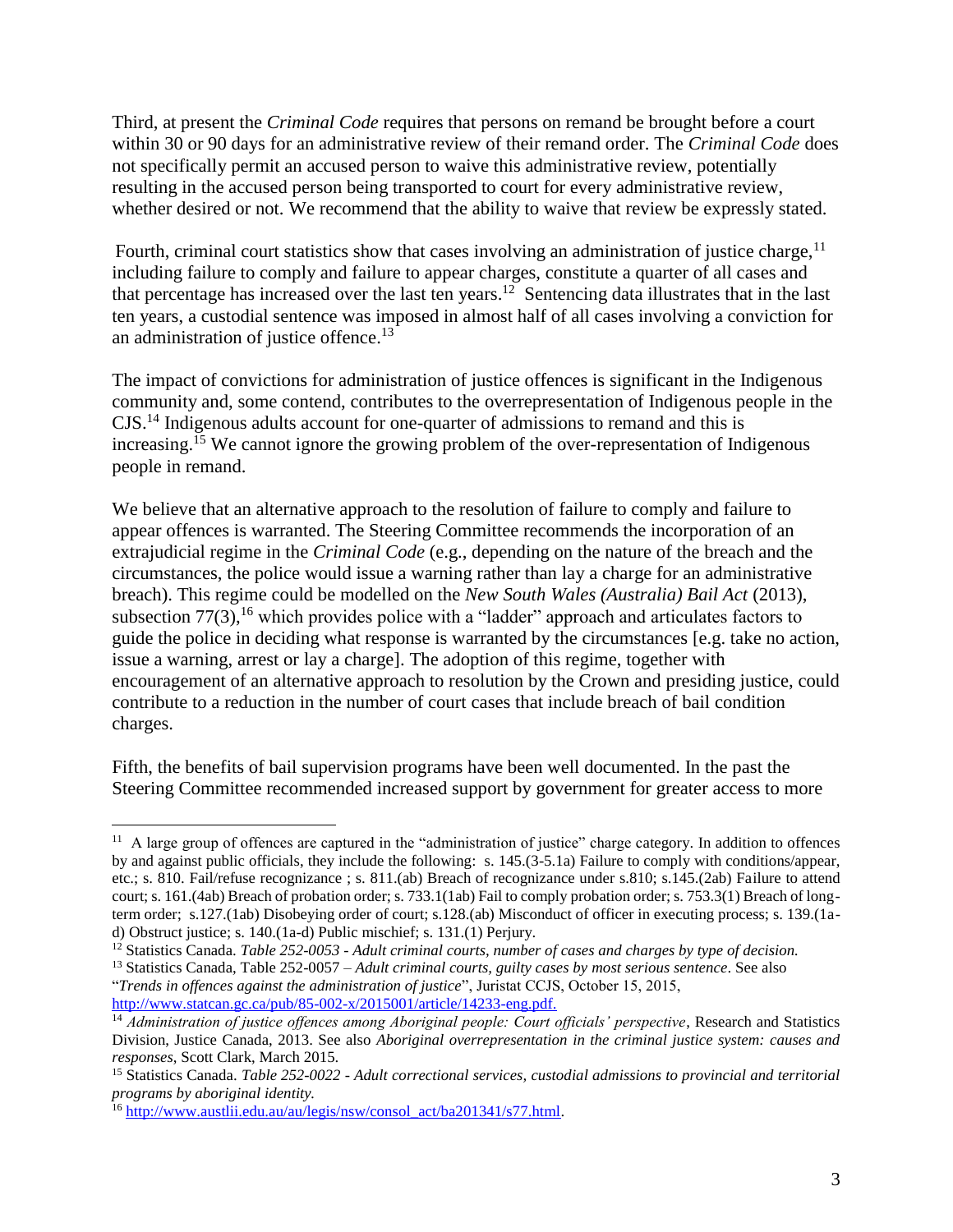bail supervision programs. We continue to believe, as we did in 2006, that "considerations of fairness and the public interest in reducing custodial costs justify government support for bail supervision programs that promote the attendance of accused persons in court without requiring pre-trial incarceration".<sup>17</sup>

Sixth, the *Criminal Code* directs that the consent of the Crown is required before a justice may order the release of an accused on a recognizance of money. We recommend the removal of this requirement as it serves no purpose and may create delay.

It is our view that these recommended reforms would provide the evidentiary foundation for issue identification and the development of further reforms. The proposed recommendations would also reduce time spent on remand by persons who could be appropriately released without impacting on the safety of the community, as well as improve the efficiency of our courts.

### <span id="page-5-0"></span>**1. BACKGROUND**

### <span id="page-5-1"></span>**1.1 The Steering Committee**

In 2003, FPT Ministers Responsible for Justice and the judiciary created the Steering Committee on Justice Efficiencies and Access to the Justice System. The Steering Committee is an independent body composed of six federal and provincial deputy ministers responsible for Justice, three representatives from the Canadian Judicial Council, three representatives from the Canadian Council of Chief Judges, one representative from the Canadian Bar Association, one representative from the Barreau du Québec, one representative from the Canadian Council of Criminal Defence Lawyers, and two representatives from the police community. This group works together to recommend solutions to problems relating to the efficient and effective operation of the CJS, without compromising its fundamental values.

The Steering Committee examines significant issues related to justice efficiencies and access to the CJS that are systemic and national. Recommendations and reports prepared by the Steering Committee are submitted to FPT Deputy Ministers and to Ministers for consideration. Past reports prepared by the Steering Committee include: *Report on [Mega-trials](http://www.justice.gc.ca/eng/rp-pr/csj-sjc/esc-cde/mega/toc-tdm.html)* (2005), *Guiding Principles for [Effective Case Management](http://www.justice.gc.ca/eng/rp-pr/csj-sjc/esc-cde/eff/toc-tdm.html)* (2005), *[Report on Early Case Consideration](http://www.justice.gc.ca/eng/rp-pr/csj-sjc/esc-cde/ecc-epd/toc-tdm.html)* (2006), and the *[Report on Jury Reform](http://www.justice.gc.ca/eng/rp-pr/csj-sjc/esc-cde/scje-cdej/toc-tdm.html)* (2009).

#### <span id="page-5-2"></span>**1.2 Past Recommendations**

 $\overline{a}$ 

Over a decade ago the Steering Committee observed that the justice system was taking longer to resolve adult criminal cases. One of the many consequences of an increased elapse time to trial is an increase in time spent in remanded custody by those denied bail. The Steering Committee offered recommendations on ways to improve processes and relationships in the justice system with the goal of decreasing the number of court appearances necessary to resolve a case.

<sup>&</sup>lt;sup>17</sup> The 2006 Report, Recommendation Eight: Bail Supervision and Verification Programs.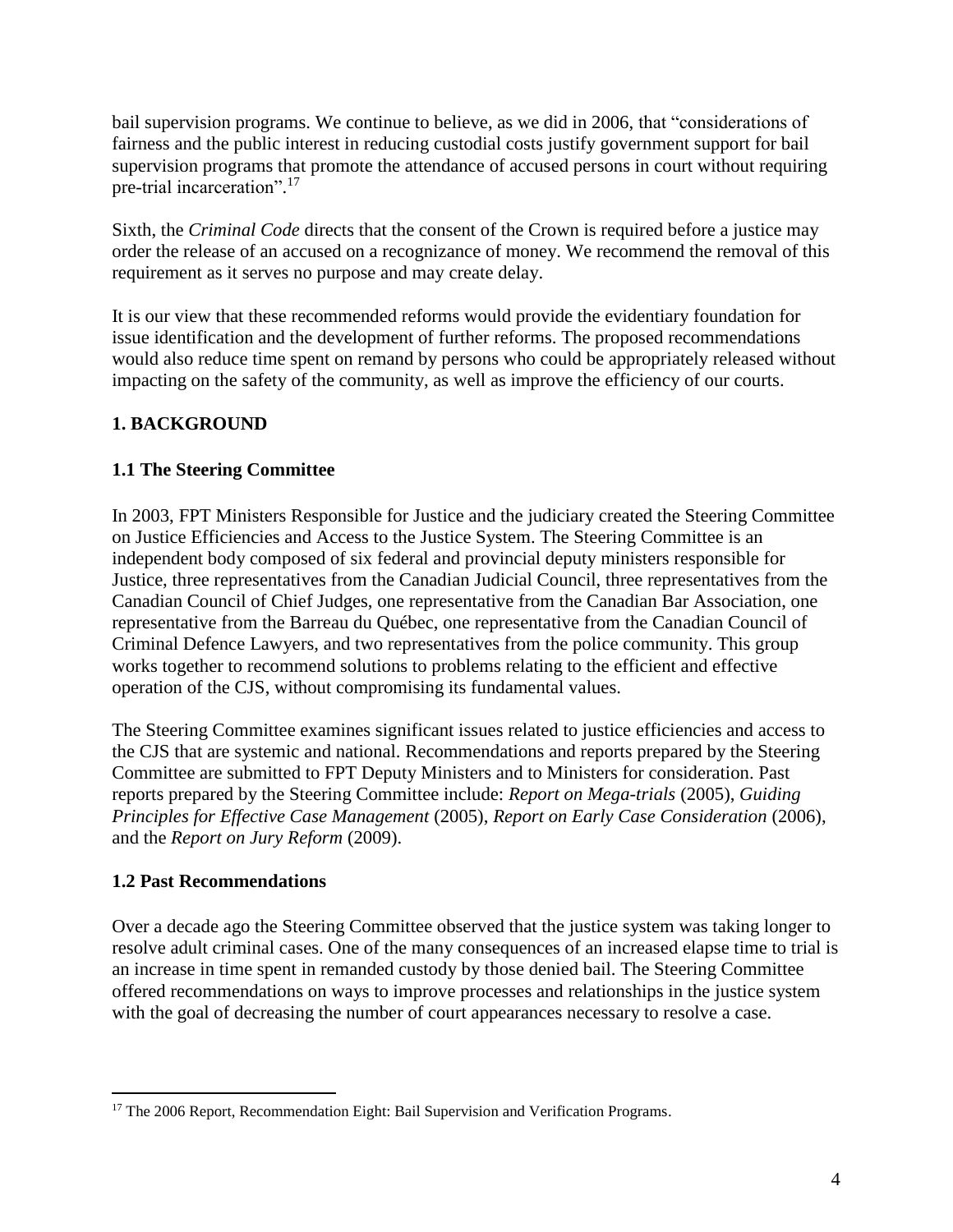In that context the Steering Committee examined issues relating to police release from custody and bail. The Steering Committee engaged in consultations with participants in the CJS as well as stakeholders, and provided recommendations in these areas, as well as others.<sup>18</sup> The need for modernization and reform of the police power to release was emphasized then and continues to be an area ripe for reform.

The Steering Committee also examined the relationship between an increased mean elapsed time from first to last court appearance and breaches of conditions and administration of justice charges. The Steering Committee noted that as "the number of court appearances increase, so too does the possibility that the bailed accused will fail to appear as required or otherwise breach his terms of release". <sup>19</sup> The Steering Committee recommended that consideration be given to the repeal of the reverse onus provision [s.  $515(6)(c)$ ] in order to address the increasing rate of administration of justice offences.

The *Report on Early Case Consideration* was approved by Ministers in 2006. The recommendations pertaining to police release from custody and interim release<sup>20</sup> included the following:

- modernize police powers of release;
- encourage police discretion to release on arrest and enhanced education;
- provide "information sheets" to an accused on arrest;
- use "bail application officers" to assist in bail hearings;
- increase the availability of bail supervision and verification program;
- repeal reverse onus provision on administration of justice charges;
- use alternative surety approval mechanisms;
- create detention centre communication protocols;
- increase the use of audio and video remand systems; and
- provide the brief and disclosure in a timely fashion.

Several of the operational recommendations have been implemented by various jurisdictions. As we noted earlier, there has been no comprehensive statutory reform of the bail legislative regime since 1972.

### <span id="page-6-0"></span>**1.3 Recent Work**

In February 2013, the Steering Committee formed a Subcommittee to again examine bail practices and issues pertaining to remand. The mandate of the Subcommittee was to conduct a focussed literature review, examine issues and make practical recommendations relating to bail practices across the country.

One of the challenges encountered in developing specific proposals for bail reform was the lack of accessible and reliable information about the operation of the current bail system, as well as objective evidence to assess whether the system is achieving its intended outcomes.

<sup>18</sup> The 2006 Report, p.8.

<sup>19</sup> *Ibid*, p. 17-18.

<sup>20</sup> *Ibid*, p. 11-23.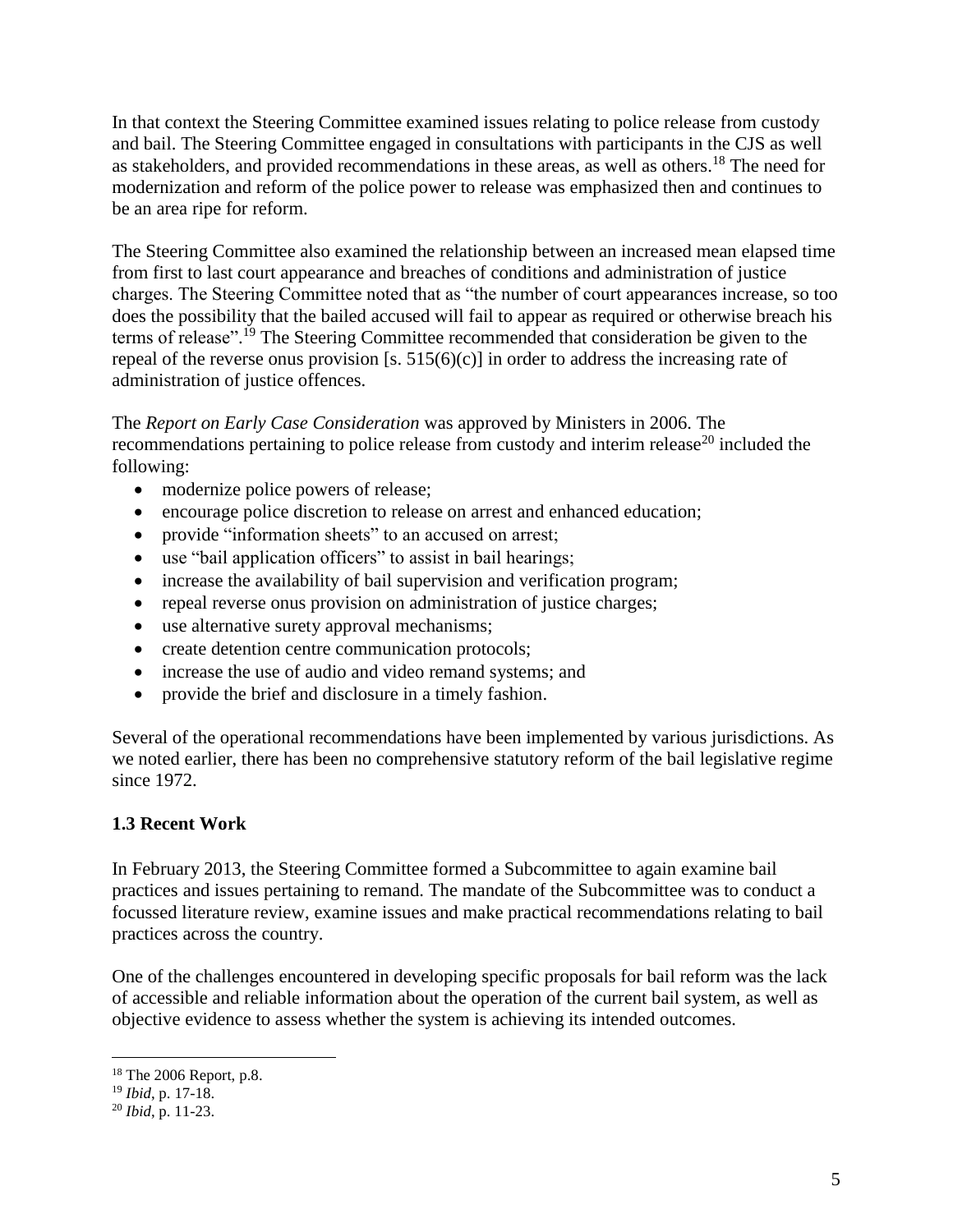In an effort to obtain reliable data about bail that would inform its examination, in February 2014 the Steering Committee endorsed a proposal for a National Bail Data Collection and Survey Project (NBS). The objective of the project was to collect detailed, comprehensive reliable data to assist in development of policy and process change and identify areas in the bail process requiring more detailed examination.

The project contemplated a retrospective file review of completed adult *Criminal Code* cases from the initial bail appearance through to its conclusion, over a three month period in 2011, in several sites in five provinces. Ontario, Quebec, British Columbia, Alberta and Nova Scotia participated in this project that concluded in the fall of 2015.

In an effort to obtain comparable data, each participating jurisdiction was asked to review criminal files from 6 court sites: 2 "small", 2 "medium" and 2 "large" court sites. Data to be collected from the files was comprehensive and included the number of appearances, the reasons for any adjournments, the charge category, the identification of domestic violence related offences, substantive charges underlying administration of justice charges, mental health issues, prior criminal record, onus, the outcome, the position of the Crown, sureties, community supervision and conditions of release. In addition, local bail practices and processes were to be described by the various participating jurisdictions.

Survey responses and analysis of sample data received from the participating jurisdictions highlighted different procedures and practices among the participating provinces. For example:

- British Columbia and Quebec have a pre-charge approval practice;
- British Columbia uses its Corrections Branch, Community Supervision Division to supervise individuals released on bail in the community;
- Alberta uses cash bails frequently as a method to enforce bail conditions;
- Ontario rarely uses cash bails (in *Criminal Code* offences);
- Ontario has dedicated bail courts; and

 $\overline{a}$ 

 Nova Scotia and Ontario use sureties to supervise accused persons in the majority of cases where bail is granted.

Significant regional differences in operational bail processes affected the ability of the NBS participants to collect comparable information (e.g., some jurisdictions did not have a dedicated bail "docket" or "bail court"). This led to difficulty in identifying files in the bail phase and obtaining bail decisions/outcomes made in the first bail phase.

Each province has unique data collection process with different information collected. For example, information pertaining to consent releases and cases where bail was completed with disposition<sup>21</sup> was not captured in all provinces. Where data collection processes existed, they were unique to their region, and not necessarily susceptible to comparison. Further, the data was collected by different bodies [either courts or Crown] and ownership of the data was an issue.

<sup>&</sup>lt;sup>21</sup> Where a bail decision was not rendered because the case concluded with a guilty plea, a stay or withdrawal of charges.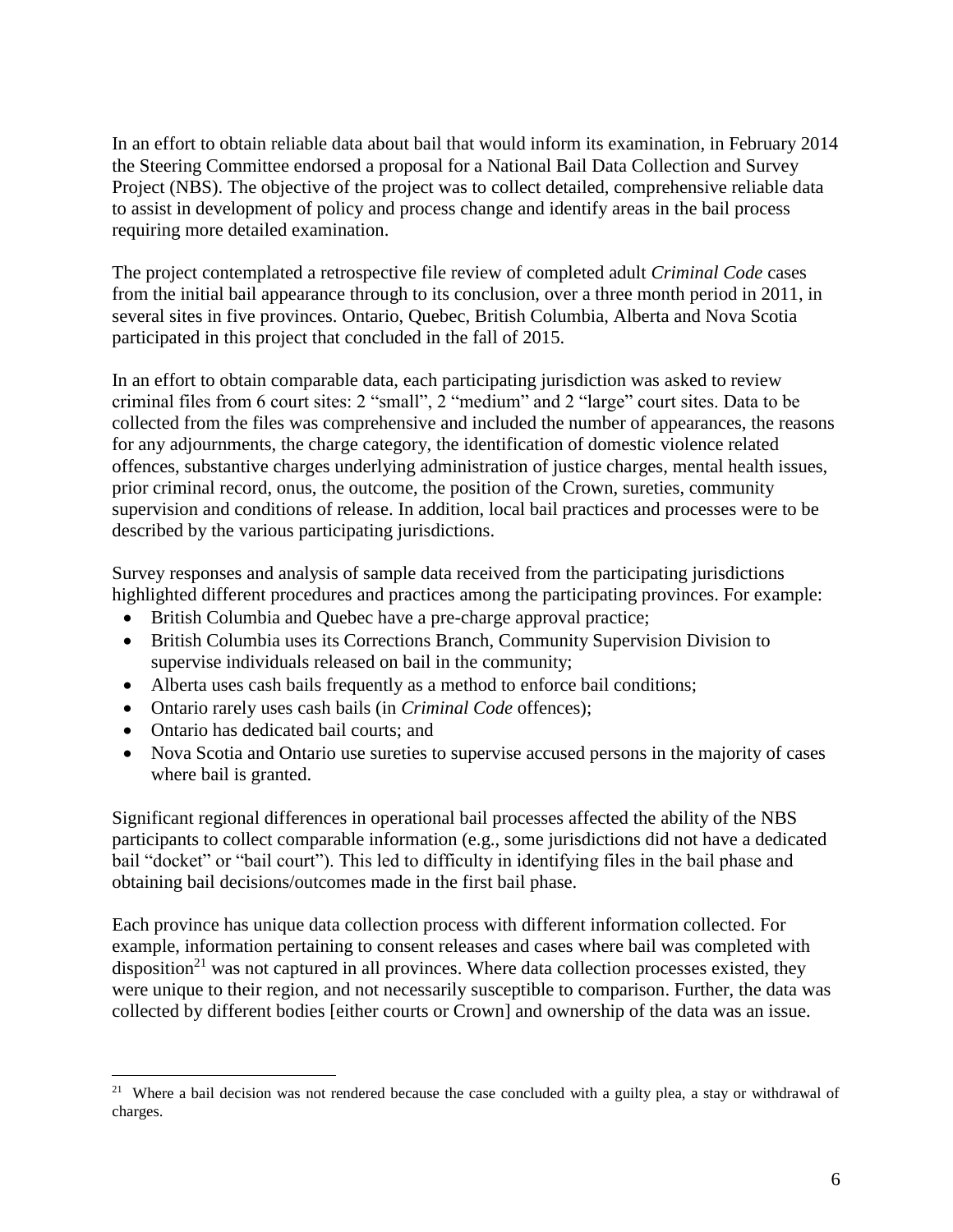Where comparative practices existed, the manner of data collection was not identical. Some jurisdictions were able to conduct detailed file reviews while others relied upon a pre-existing court database.

These differences posed impediments to efforts to undertake an evidence-based analysis of the current bail system in Canada and to develop credible proposals for reform.

Several important lessons were learned from this process which informs the Steering Committee's recommendations. The results of the NBS were presented to the Steering Committee at its October 27, 2015 meeting.

### <span id="page-8-0"></span>**2. THE BAIL PICTURE**

 $\overline{a}$ 

We have seen that jurisdictions have their own approach to bail. Many factors contribute to the size of the remand population in any jurisdiction and there is variability in each province and territory. <sup>22</sup> Police practices, availability of community services, prosecution and defence practices and court practices all influence what happens in bail in that jurisdiction.

National data that is presently collected by various surveys can suggest trends. The picture that emerges from national statistics may not reflect what happens on a local, regional and provincial or territorial level. Information about bail that is collected from individual files supplements data that is collected nationally to more accurately portray what happens during the bail process.

A national bail data collection process that incorporates a comprehensive file review could provide essential information that would (i) permit an accurate identification of issues that warrant attention, (ii) reveal possible solutions and (iii) alert policy makers to potential impacts or consequences of policy changes. Such a data collection project has already been tried at the national level, with the Justice Effectiveness Study<sup>23</sup>, and by the Steering Committee, with the NBS. The lessons learned from these two projects could help inform the development of a more substantial and permanent bail data collection process.

In the following section we paint a picture of the bail processes that has emerged from our review of available data which has informed our examination of the bail issue. The data derives from Statistics Canada as well as from the two bail file reviews conducted by the Justice Effectiveness Study and the National Bail Survey and Data Collection.

We seek to paint the bail picture for two purposes – first to demonstrate the necessity of a national bail data collection project that includes a robust file review and second to provide an overview of the bail context that has informed our discussion. Contextual information provided by a comprehensive file review provides essential evidence for decision making on reform.

<sup>&</sup>lt;sup>22</sup> Webster, C "Understanding the Inter-relationship of Administration of Justice Charges, Bail, Remand, and the Processing of Cases in Canada: Some Very Preliminary Findings. An Exploration of Variation Across Time and Space. A Report for the Department of Justice, Canada." April 2016.

<sup>&</sup>lt;sup>23</sup> Police and Judicial Detention and Release Characteristics: Data from the Justice Effectiveness Study, 2013, p.6.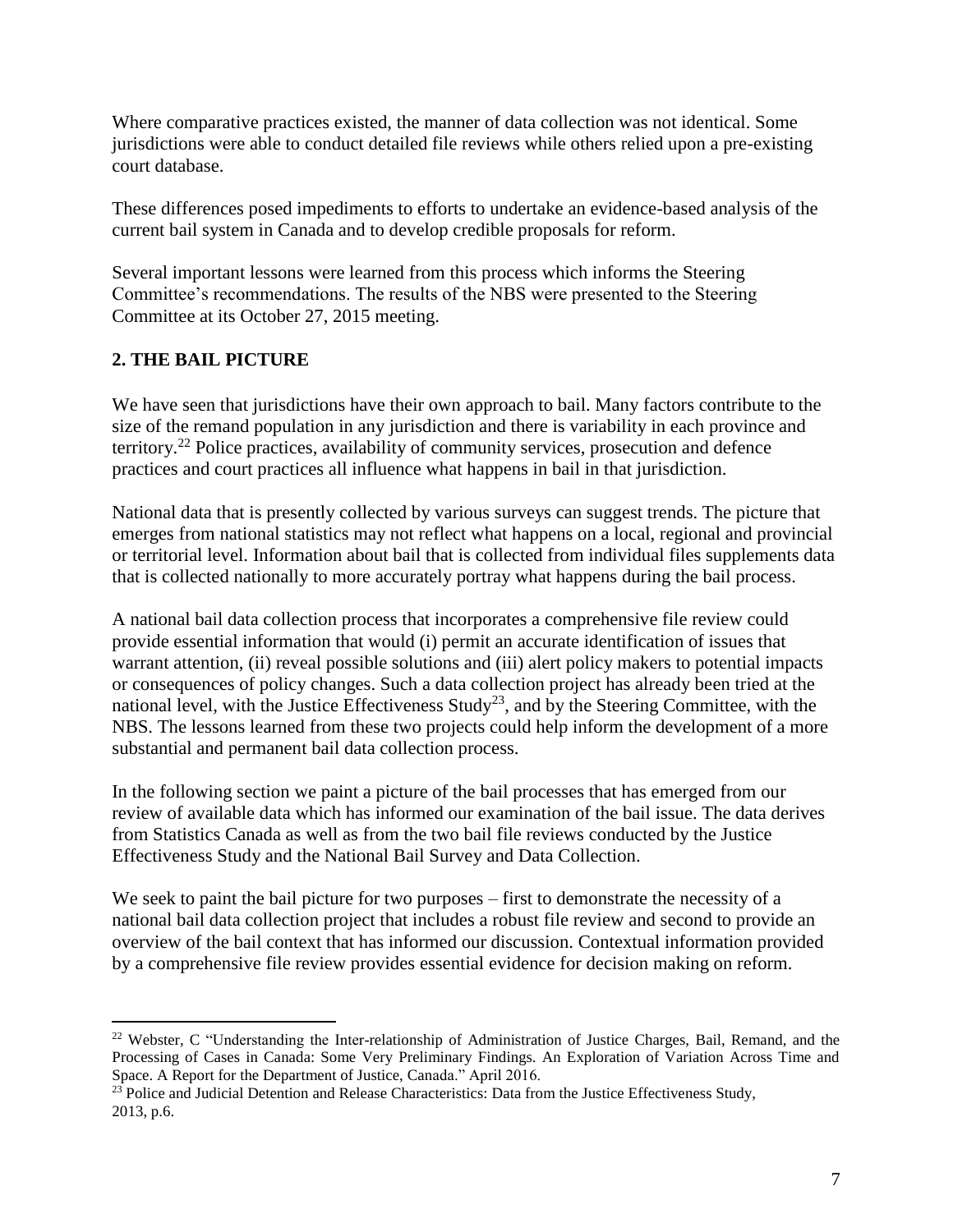#### <span id="page-9-0"></span>**2.1 Police Decisions**

 $\overline{a}$ 

The Justice Effectiveness Study collected information about police conduct through a review of files randomly selected in several sites. Data collected from that Study suggests that almost 60% of persons arrested and charged by police are released.

Where police provided reasons for their decision, the most common reason given for holding an accused person for bail was to ensure attendance at court, followed by the need to ensure the safety or security of a witness. However, the impact of those and other factors differed by site and jurisdiction. 24



<sup>&</sup>lt;sup>24</sup> Police and Judicial Detention and Release Characteristics: Data from the Justice Effectiveness Study, 2013, p. 9-13.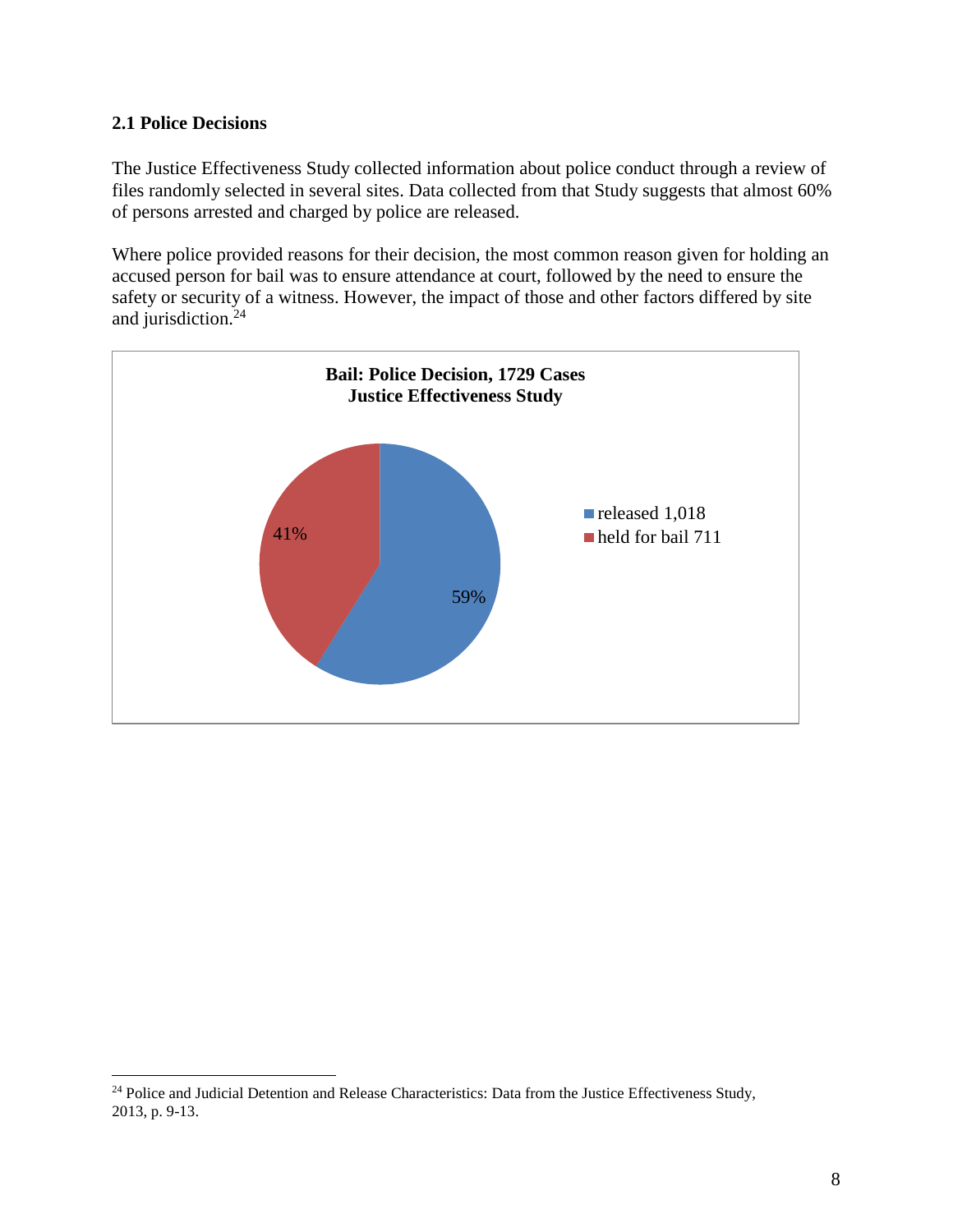#### <span id="page-10-0"></span>**2.1.1 Nature of the Charge**

Assault was identified as the most serious offence in 22.1% of the cases examined in the Justice Effectiveness Study.<sup>25</sup> This was consistent with the findings of the NBS. In the absence of more information, this statistic is relatively benign. However, a detailed file review disclosed more information about these files that permits the identification of potential areas for reform. For example, the NBS file review in Ontario revealed that the majority of assault cases in bail court involved domestic violence. 26

The finding that a large part of the work of the bail court in Ontario pertains to domestic violence may inform potential reforms to the bail regime. The circumstances surrounding domestic violence raise specific concerns about the safety of the victim, contact with children, risk analysis, intersection with family court orders, and a raft of other issues that must be considered by the decision maker. Decisions about bail in domestic violence cases require careful attention to numerous risk factors that may exist in often volatile circumstances. Some jurisdictions may have dedicated domestic violence officers who require time to prepare risk assessments for consideration by the court. Various social agencies play a role at this stage by providing assistance to the accused, the victim, any children and other family members.

There is a continuum of risk and not every domestic violence case raises the same concerns about safety. This may be one area where police release powers could be enhanced with additional access to conditions.

#### <span id="page-10-1"></span>**2.1.2 Criminal Record**

Approximately 65% of accused persons in the sample examined by the Justice Effectiveness Study had a criminal record. Prior convictions for offences of violence, similar offences or administration of justice offences such as failure to comply or failure to appear are relevant to the decision to detain or release on bail.

The presence of a criminal record is not determinative of being held over by the police for a bail hearing. Over half (53%) of those released by police had a criminal record: 23.2% had more than 20 prior convictions, while  $40.7\%$  of those released had 1-4 prior convictions.<sup>27</sup>

Of those accused persons held over by police for a bail hearing, 76.9% had a criminal record: 39.6% of these accused had more than 20 convictions at arrest; 21.8% had 1-4 convictions.

 $\overline{a}$ <sup>25</sup> Police and Judicial Detention and Release Characteristics: Data from the Justice Effectiveness Study, p. 11-12.

<sup>&</sup>lt;sup>26</sup> NBS, of 1,783 cases reviewed in Ontario, 579 had charges against the person as the most serious offence. 433 of those 579 cases were domestic violence cases. More than half of the domestic violence cases in bail courts in Ontario involved charges for offences against the person [56%] and 36.4% involved administration of justice charges. Over half of those administration of justice charges were "fail to comply" with an order [55%]. Almost three quarters of the accused charged with domestic violence offences had criminal records [72.6%] and they had multiple cases: 317 accused persons accounted for 773 cases [2.4 cases or information per accused].

<sup>&</sup>lt;sup>27</sup> Police and Judicial Detention and Release Characteristics: Data from the Justice Effectiveness Study, p.10.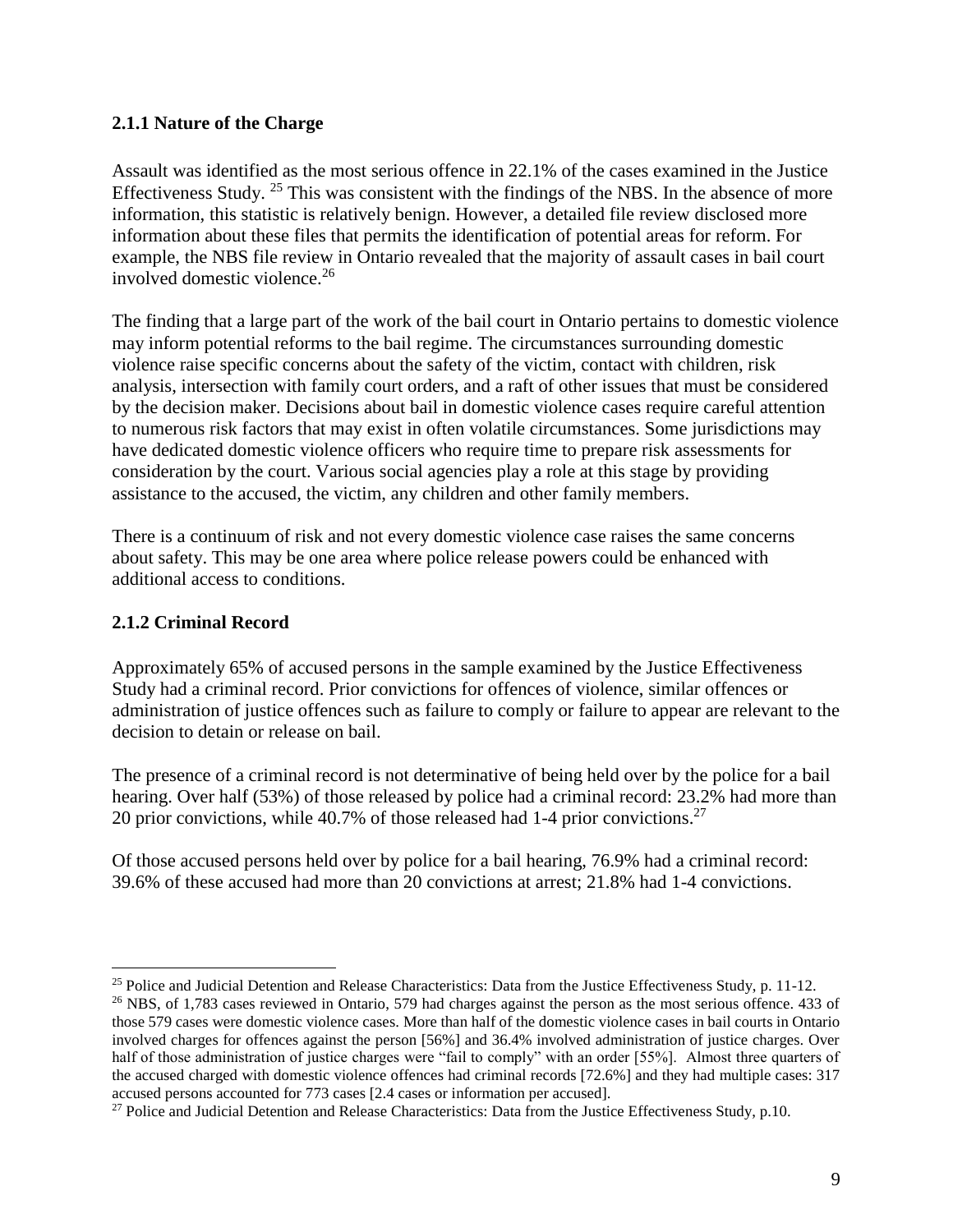This is consistent with data collected during the NBS. There it was found that, in Ontario, 78.6% of accused persons held for bail had criminal records.

### <span id="page-11-0"></span>**2.1.3 Type of Release**

The police are empowered to release an accused on one of four different types of release. An accused may be issued an appearance notice or released on a promise to appear at a particular time in court. Those two types of release are issued without conditions. An accused may be released on an undertaking with conditions or a recognizance with or without a deposit and with conditions.

Over half (55.7%) of the accused persons in the Justice Effectiveness study who were released by police were released without conditions on either an appearance notice or a promise to appear. The remaining 44.3% were released on an undertaking with conditions or a recognizance with or without deposit or conditions.<sup>28</sup>



The nature of the conditions imposed upon release by recognizance or undertaking [with or without conditions] differed by jurisdiction. Generally, where conditions were imposed, two of the five most common conditions imposed by police were "no communication"  $(67\%^{29})$  and

 $\overline{a}$ <sup>28</sup> p.14, Table 6.

<sup>&</sup>lt;sup>29</sup> As noted above, this represents approximately 59% of the total arrested; the remaining 41% are detained and have their release decision made by the court.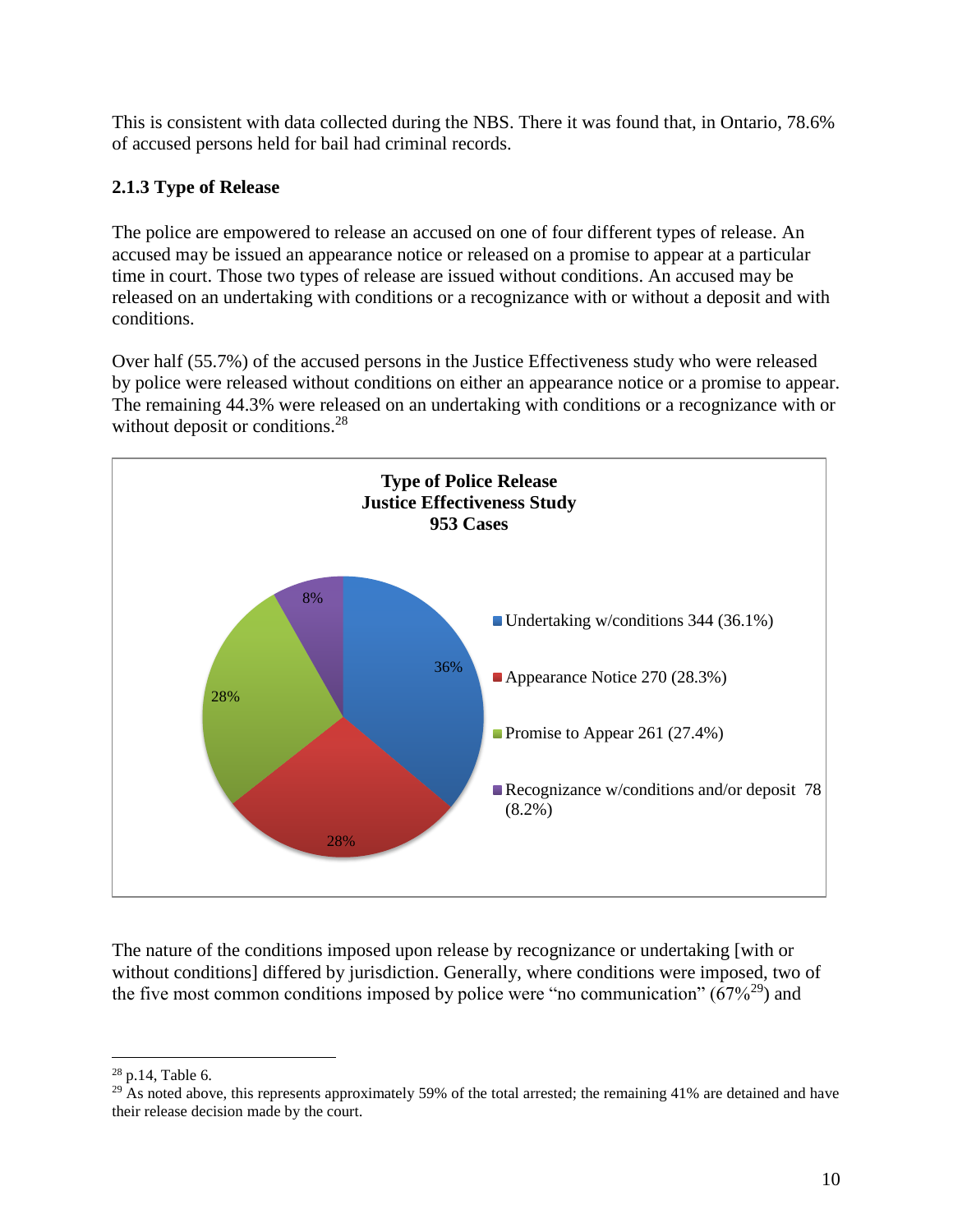"report as required" (55%). A condition to "keep the peace and be of good behaviour" appeared in 11.8% of those cases where an accused person was released with conditions.

### <span id="page-12-0"></span>**2.2 The Bail Hearing**

The Justice Effectiveness Study found that 93.4% of all initial judicial interim release hearings were dealt with in one appearance. There was no data analysis of subsequent appearances. In one location studied, 67.6% of the accused who were remanded had consented to their detention. In another location, 49.4% consented to their detention.<sup>30</sup>

National surveys and the Justice Effectiveness Study did not collect information about the position of the Crown at the bail hearing. That information was collected during the National Bail Survey and proves informative. This kind of granular information helped to unveil an important area for potential reform.

While comparative analysis is not possible, the data collected from Ontario revealed that accused persons in almost half [46%] of the cases in bail court were released on consent of the Crown.<sup>31</sup> This large number of consent releases, often on the first appearance, suggests that enhancing the police power of release, and augmenting training, could render the bail process more efficient without jeopardizing the safety of the community. Another important point captured by the comprehensive file review in Ontario was that a bail decision was not sought or rendered in 35% of the cases.

This data provoked further examination. In Ontario, in 2015, guilty pleas were entered in 69% of the cases where a bail decision was not made.<sup>32</sup> It is not known with precision how many of the accused persons who did not obtain a bail decision were dual status offenders<sup>33</sup> for whom release was not realistic or how many were simply accumulating pre-trial credit. This information is significant, particularly when trying to derive meaning from the remand data collected by national surveys.

In Ontario, detention orders were issued in 14% of the 1,783 cases presented in bail court.<sup>34</sup> This means that less than 10% of the 1,097 accused persons who appeared in bail court were ordered detained.

 $\overline{a}$  $30$  p. 22.

<sup>31</sup> NBS data, Ontario.

<sup>&</sup>lt;sup>32</sup> Source, ICON offence based statistics, Criminal Cases disposed OCJ Jan-Dec 2015. The rate of guilty pleas for all cases starting in bail court, whether or not there was a bail decision, was 57%. The overall rate of guilty pleas for all disposed cases in Ontario in 2015 was 47%.

<sup>&</sup>lt;sup>33</sup> Persons who are serving custodial sentences while awaiting trial on other charges. There was no data on the number of cases that were withdrawn or stayed as the result of diversion or alternative measures.

<sup>34</sup> From NBS data collected in Ontario. All cases in bail courts in 6 locations over a 3 month period [April 1-June 30, 2011] were captured in the project. In all 1,783 Ontario adult criminal case files were analyzed, representing 1,097 accused with an average of 1.4 cases per offender.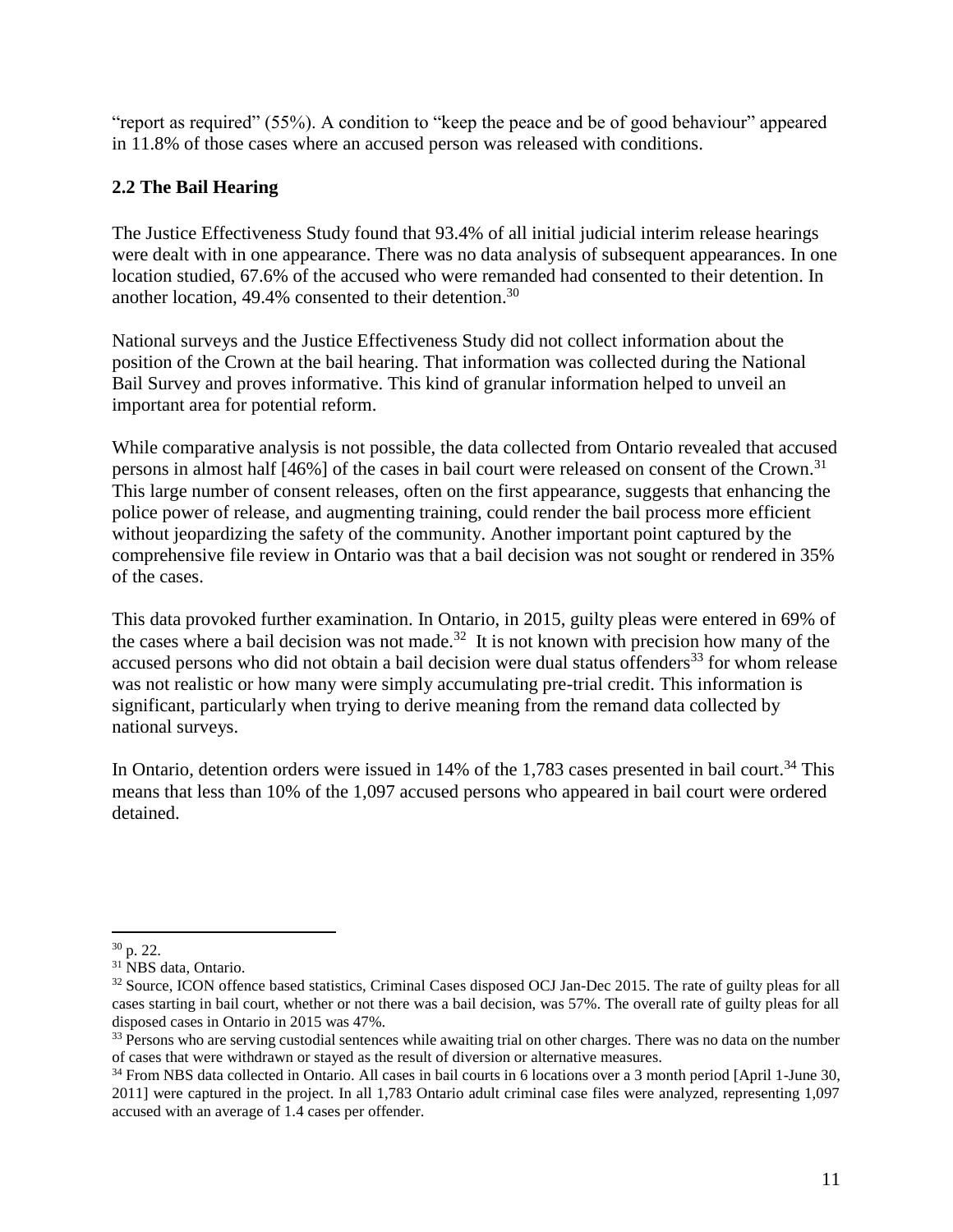

Of the 905 cases subject to a release order, 188 cases involved a release on the accused's own recognizance, 93 cases involved a bail supervision program and 624 cases had release orders that required a surety. The 905 cases represent roughly 400 – 500 accused persons. A surety was ordered for about 2/3 of that group. Conditions were noted on 876 of the 905 cases subject to a release order. The two most common conditions imposed were "reside at address" [680 cases or 75.1%] and "abstain from communication" [662 or 73.1% of the 876 cases where conditions were noted]. Additional contextual information is that domestic violence cases accounted for almost half of the cases in the Ontario bail courts that were examined. In 2013/2014, Indigenous persons accounted for 24% of all admissions to remand, up from 19% in 2005/2006. <sup>35</sup> The proportion of Indigenous persons admitted to remand appears to have been increasing across most jurisdictions, despite fluctuations in overall admission to remand numbers.<sup>36</sup>

#### <span id="page-13-0"></span>**2.3 Time on Remand**

In 2014/2015, on any given day, there were 13,650 adults in remand in the provinces and territories.<sup>37</sup> The Justice Effectiveness Study found that 65% of the persons held for a bail hearing were released on their first court appearance.<sup>38</sup> National Statistics suggest that more than half (53%) of adult offenders released from remand in 2014/2015 were held for one week or less

<sup>&</sup>lt;sup>35</sup> Statistics Canada, Table 252-0022, Adult correctional services, custodial admissions to provincial and territorial programs by Aboriginal identity, CANSIM (database).

<sup>36</sup> Webster, C., *supra* note 23.

<sup>37</sup> Adult Correctional Statistics 2014/2015, p.3, In 2014/2015 on any given day there were 10,364 offenders in sentenced custody in the provinces and territories.

<sup>38</sup> Justice Effectiveness Study, *supra* note 6, at p.16.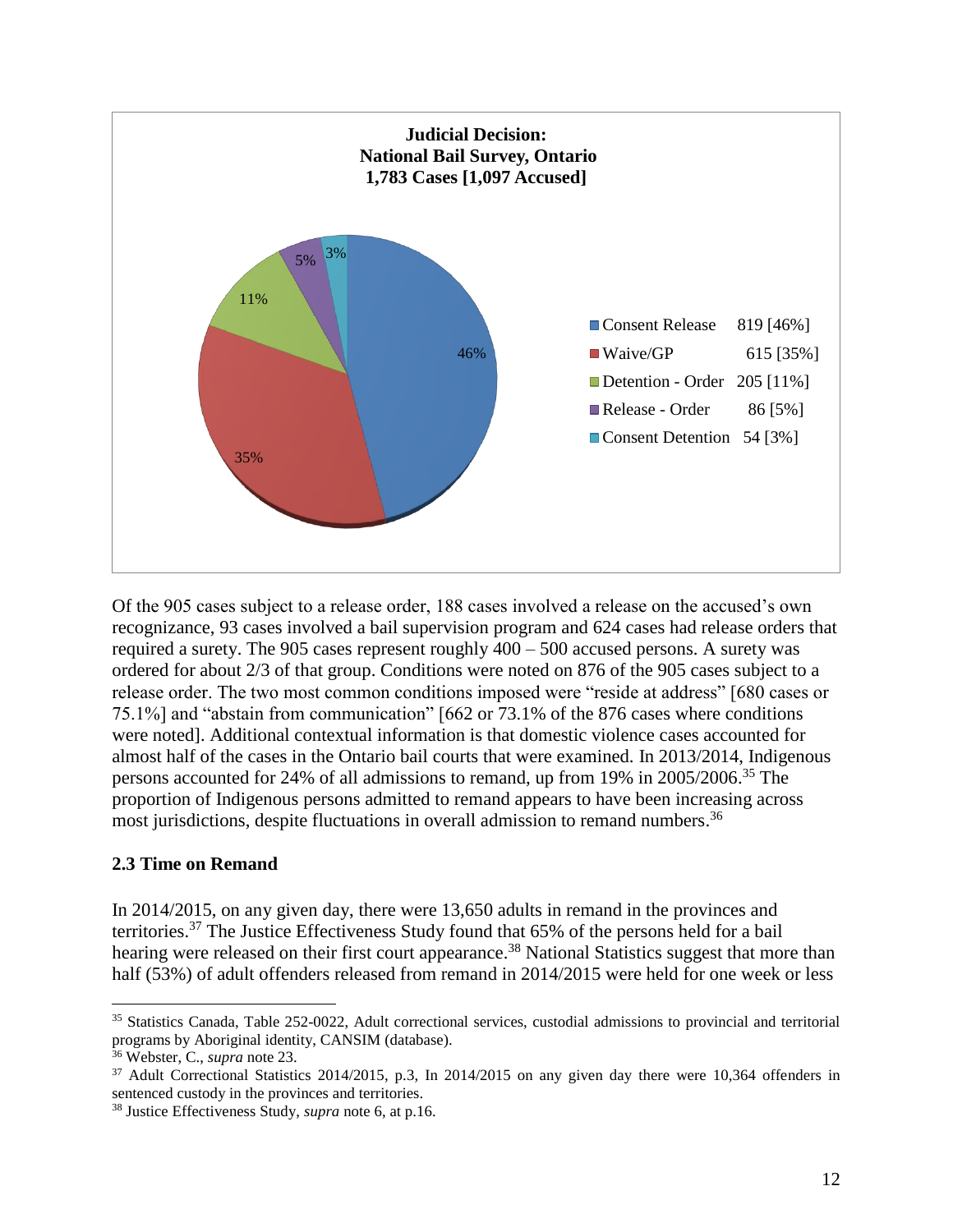and more than three-quarters (78%) were held for one month or less.<sup>39</sup> Most accused persons admitted to remand are released in a short period of time.

### Chart 3 Percentage of releases from adult provincial/territorial custody, by time served, 2014/2015

percent of releases



Note: Excludes Alberta due to the unavailability of data.

Source: Statistics Canada, Canadian Centre for Justice Statistics, Adult Correctional Services Survey, 2014/2015.

More detailed data from Ontario suggests that high remand numbers are driven by people who are on remand for longer than one year. As demonstrated in the following diagram, in Ontario, in 2014-2015, 76% of those admitted to remand were on remand for less than 31 days. Less than 10% of the remand population account for almost 70% of the remand days.

The size of the remand population is a function of the number of admissions and the length of the remand stay. In Ontario, the admissions to remand are down almost 30% from 2007.<sup>40</sup> However, the average time spent in remand has continued to increase, continuing a trend that has persisted since 1990.

<sup>39</sup> Adult Correctional Statistics, 2014/2015, p.7.

<sup>40</sup> Webster, C., *supra* note 23, at pages 10-12.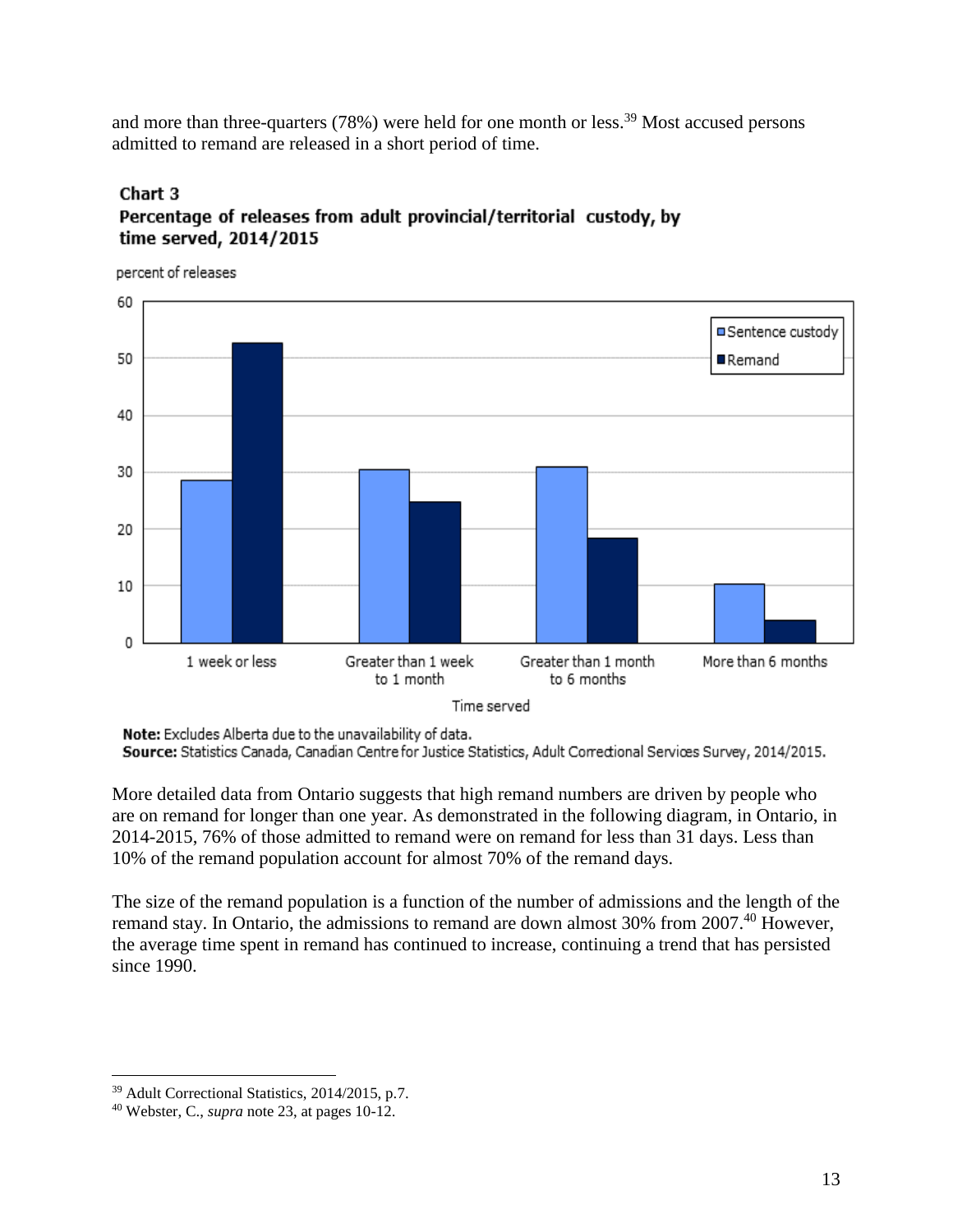#### **14.8% 37.6% 21.5% 13.9% 3.4% 6.9% 18.0% 15.3% Remand Days Served by Length Category >6 to 12 Month 15 to 31 Days 2.1% Remand Ends By Length Category 27.0% 13.6% 14.2% 5.1% 2.5% Days >1 Year >1 to 3 Mths. 8 to 14 >3 to 6 1 to 3 Days 4 to 7 Total Remand Days: 2,012,126 Total Remand Ends: 49,852 Month Days 1.5% 2.6%**

#### **LENGTH OF TIME SERVED ON REMAND: 2014/15**

It has been observed that it may be this group of longer-term detainees that is "driving up the remand numbers".<sup>41</sup>

While the number of people admitted to remand in Ontario has decreased, data from the Canadian Centre for Justice Statistics (CCJS) shows that the number of people spending more

<sup>&</sup>lt;sup>41</sup> This was noted by Prof. Doob in "The Bail Process in Ontario: An Overview", Centre for Criminology and Sociolegal Studies, University of Toronto, June 5, 2013, at p. 5 and by C. Webster in "Understanding the Interrelationship of Administration of Justice Charges, Bail, Remand, and the Processing of Cases in Canada: Some Very Preliminary Findings." (2016), p. 10-14.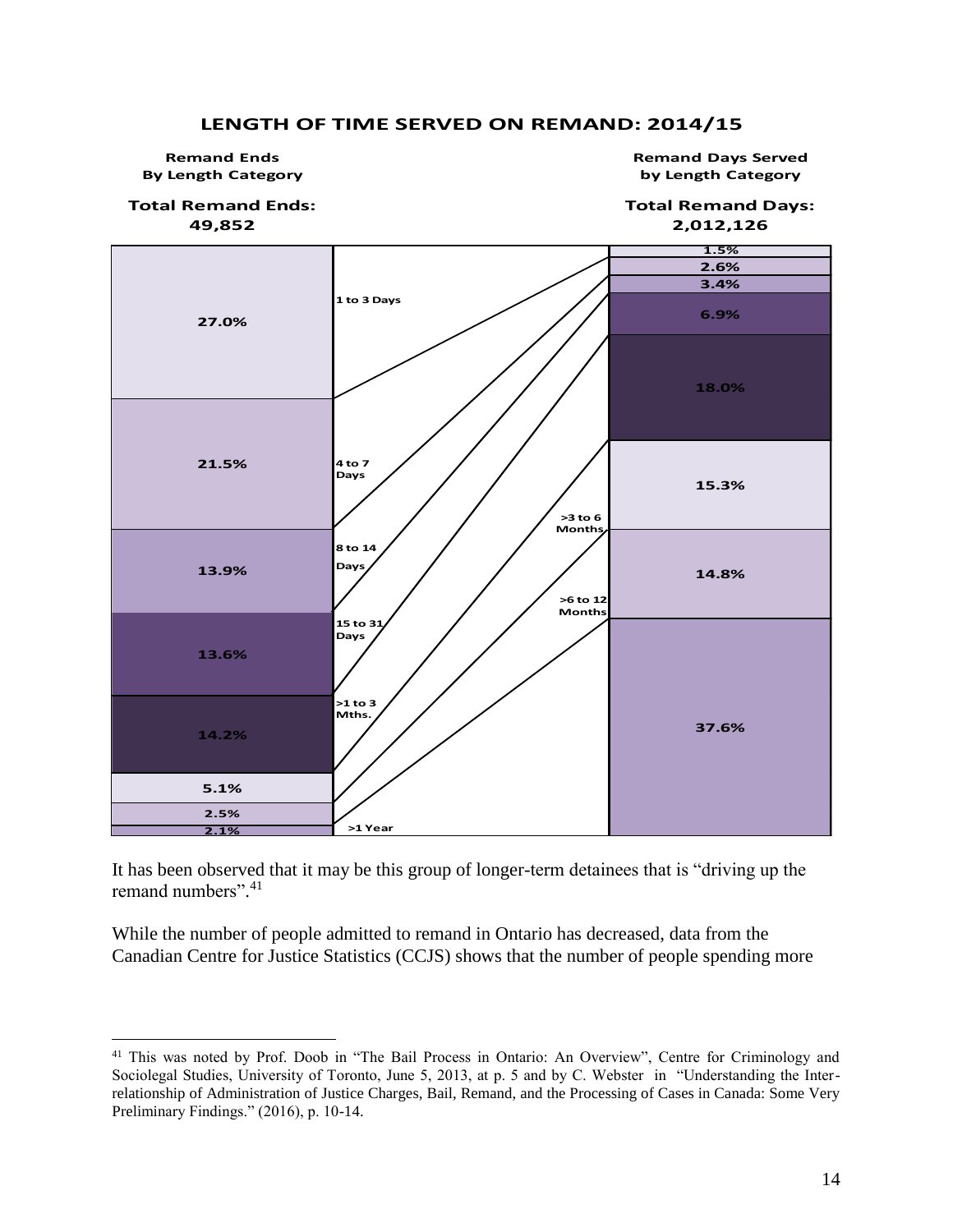time in remand in Ontario is increasing. In 2000/2001, 36 persons spent more than 24 months in remand. By 2013/2014 that number had increased to  $236$ .<sup>42</sup>

### <span id="page-16-0"></span>**2.4 The Remand Population**

Data provided to Statistics Canada by reporting provinces and territories for which both custody and community data were available suggests that the number of offenders being supervised, in custody or community supervision, in the provinces and territories continues to decrease significantly, down 16% compared to 5 years earlier.<sup>43</sup>

More than 8 in 10 adults under correctional supervision in the provinces and territories are in the community (82%). The vast majority of offenders supervised in the community are on probation (89%). A term of probation was imposed in 43% of all criminal cases in 2013/2014. 44

This high number of offenders on probation may be significant when examining the increasing number of administration of justice offences, which include breach of probation. According to national statistics, failing to comply with an order and breach of probation accounted for 9% of adults charged (as the most serious charge) in 1998. This number grew to 18% in 2014.<sup>45</sup>

While the number of convicted adults under provincial/territorial correctional supervision has been in decline, admissions to custodial remand have been progressively comprising a larger share of the incarcerated population on a proportional basis.<sup>46</sup> On any given day in 2014/2015 there were 13,650 adults in remand awaiting trial or sentence and 10,364 adults in sentenced custody in the provinces and territories.<sup>47</sup>

### <span id="page-16-1"></span>**3. RECOMMENDATIONS**

#### <span id="page-16-2"></span>**3.1 National Bail Data Collection Process**

Our attempt at conducting a national file review has led us to appreciate the challenges in collecting granular information about a bail process that includes many participants and numerous factors that influence decisions. By our brief reference to "The Bail Picture", we hoped to express how important it is to consider the full context in any attempt to devise policy on bail.

<sup>42</sup> Webster, C., *supra* note 23, p.13.

<sup>43</sup> Adult correctional statistics in Canada, 2014/2015, p.2.

<sup>44</sup> Adult court statistics in Canada, 2013/2014, p.5.

<sup>45</sup> Webster, C., *supra* note 23. Webster found significant variability across cities in the same province with respect to their charging practices for administration of justice offences. The rate of adult charges for all violations and the administration of justice offences is considerably higher in Edmonton than in Calgary. Additionally, the direction of the changes over time is all of declines, except for the rate at which adults in Edmonton are charged with breach of probation.

<sup>&</sup>lt;sup>46</sup> Adult Correctional Statistics in Canada, 2013/14, Juristat, Statistics Canada 2015 p.4.

<sup>47</sup> Adult Correctional Statistics 2014/2015, p.3.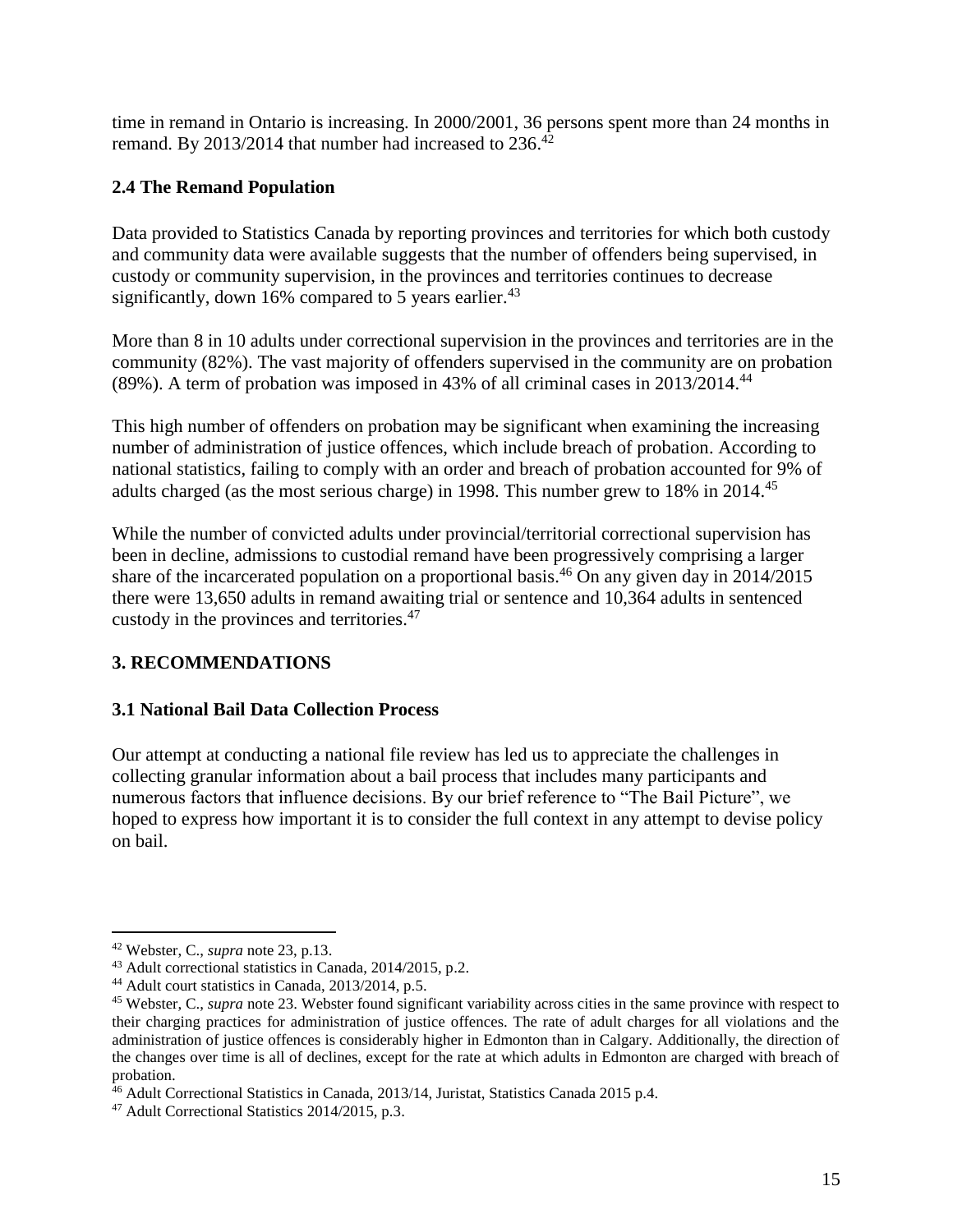**RECOMMENDATION 1: DEVELOP AN INFORMATION GATHERING PROCESS We recommend that the federal government work with the provinces and territories to devise an information gathering process that accurately reflects the operations of the different jurisdictions and collects all relevant data that would permit legitimate inferences and conclusions about the bail process.**

Reliable and comprehensive data is essential to the accurate identification of issues and assessment of the working of the bail process. A robust data collection process must account for the differences in local bail practices and criminal processes.

Information and research suggests that there is a lack of communication between courts about the possible intersection of criminal and family court orders that may be in conflict.

We recommend that the federal government work with the provinces and territories to facilitate information sharing in concurrent proceedings.

#### <span id="page-17-0"></span>**3.2 Police Power to Release**

Part XVI of the *Criminal Code*, "Compelling Appearance of an Accused Before a Justice and Interim Release" contains the provisions governing arrest, release by police, and release or remand by a justice. The police powers of release are set out in sections 497-502. The provisions portray a complex array of rules that govern the release of an accused person by the police.

Data collected from the NBS revealed that a large number of accused who are detained by police for a bail hearing are released at bail on consent of the Crown with or without sureties and on conditions. This high rate of consent release suggests that more accused persons could be released by police.

In its 2006 Report, the Steering Committee recommended that police make better use of the available statutory forms of release in sections 498 and 499 of the *Criminal Code*, and recommended additional police education in this regard. The Steering Committee also recommended that the police powers of release be modernized. The Steering Committee substantially agrees with past work done by FPT groups to simplify and consolidate forms of release on bail, remove the "peace officer/officer in charge" distinction and expand conditions of release. We also recommend the statutory articulation of a principle of restraint which would ensure that only conditions considered to be necessary, linked to the statutory grounds for detention, and relevant to the offence and the circumstances would be imposed. We also recommend additional police training on how to exercise their discretion in relation to the statutory powers of release.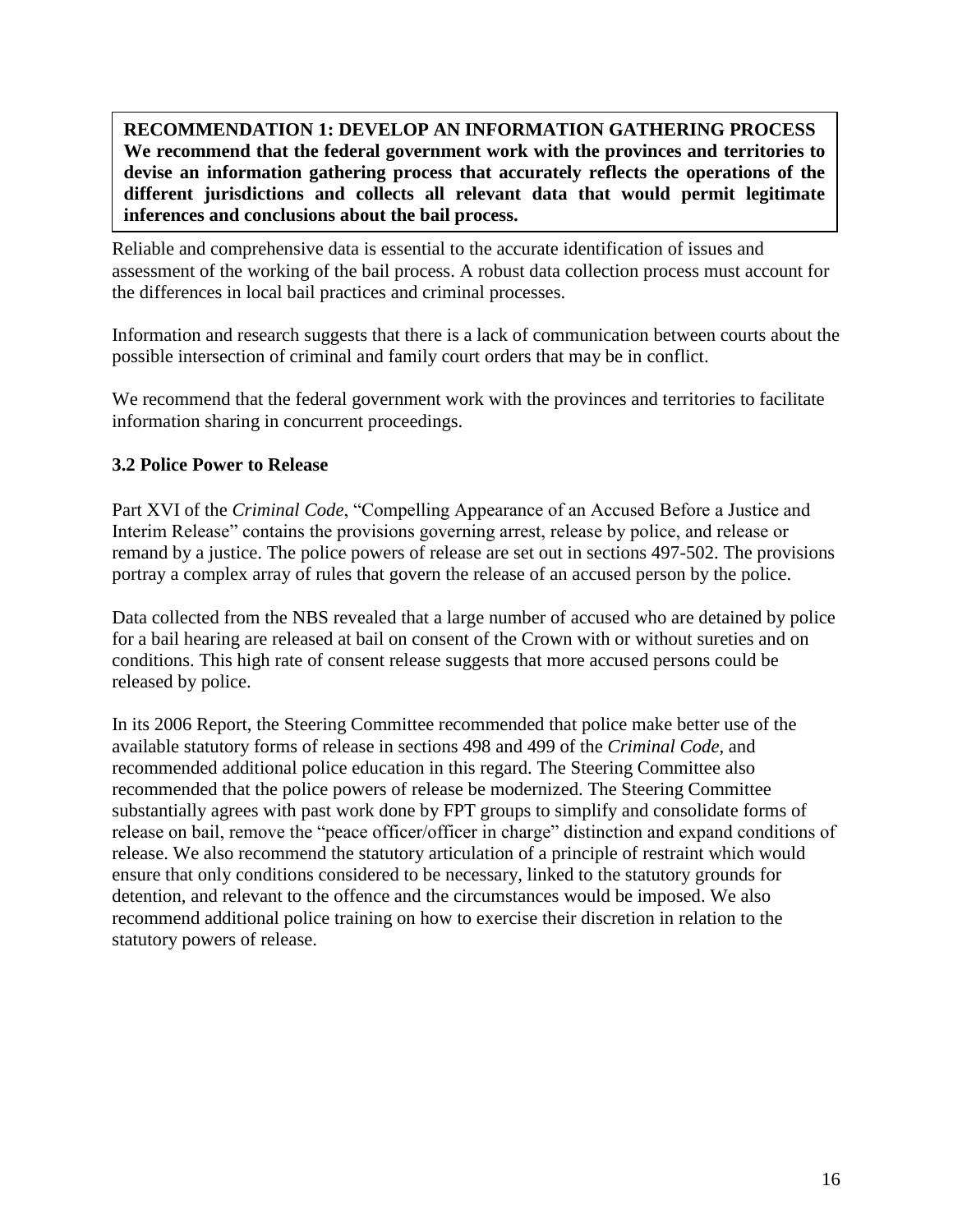### **RECOMMENDATION 2: PROVIDE GUIDING PRINCIPLES**

**The following guiding principles should be clearly communicated and be given the force of legislation. These principles should be included in the legislation in order to provide guidance to police officers:** 

- **a principle of restraint should be exercised in decision-making when restricting an individual's liberty interest through interim release;**
- **an express direction that only conditions considered to be necessary and linked to the statutory grounds for an accused's detention be imposed. Those conditions must be relevant to the offence and the circumstances of the offence;**
- **a reminder of the presumption of innocence and the Charter right not to be denied reasonable bail without just cause;**
- **a reminder of the importance of the public interest and of the public safety, having regard to all the circumstances including any substantial likelihood that the accused will, if released, commit a criminal offence or interfere with the administration of justice.**

The enhanced education and training of police officers should include reference to these principles as guidance when making decisions about releasing an accused or holding that person for a bail hearing.

At present, forms of police release permitted by the *Criminal Code* are overly complex and difficult to discern. The form of release could easily be simplified without any negative impacts.

## **RECOMMENDATION 3: SIMPLIFY THE FORM OF RELEASE**

**We recommend that the numerous forms of release in the** *Criminal Code* **be simplified and streamlined in order to create a more consistent and coherent system.**

The *Criminal Code* provides an "officer in charge" with greater powers of release than a "peace officer".<sup>48</sup> The rationale for the distinction is historic and there is no modern reason for providing the "officer in command of the police force responsible for the lock up" with greater power to release an accused person than the arresting officer. The abolition of this distinction was recommended by the Law Reform Commission of Canada in 1987, and echoed by other FPT groups.

<sup>&</sup>lt;sup>48</sup> The release authority of a peace officer is set out in ss. 497 and 498; and for the officer in charge in ss. 498 and 499. See also subsections 503(2) and (3) which provide both the peace office and officer in charge with the same authority to release where, inter alia, an accused is arrested without warrant.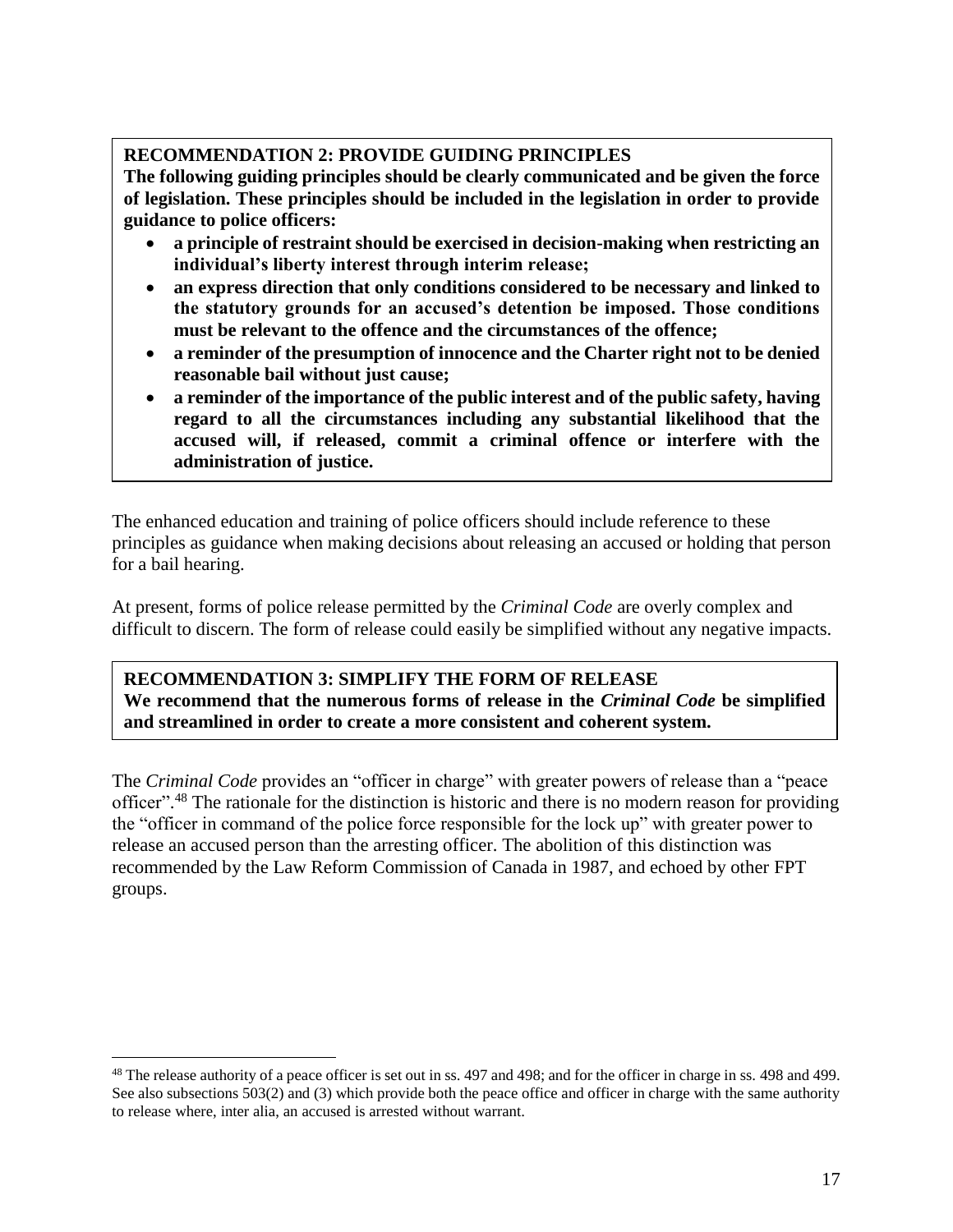### **RECOMMENDATION 4: ELIMINATE "OFFICER IN CHARGE" AND "PEACE OFFICER" DISTINCTION**

**The Steering Committee agrees that there is no reason to maintain the distinction in light of modern education and training of police officers and current operational structures (e.g., specialized police teams).**

In 2006, the Steering Committee recommended that the police make better use of the available statutory forms of release, including release with appropriate conditions. The Steering Committee remains of the view that the police powers to release should be expanded to permit release with fewer limits to available conditions.

### **RECOMMENDATION 5: INCREASE STATUTORY CONDITIONS AVAILABLE TO THE POLICE**

**The Steering Committee recommends that the police be provided with the power to vary conditions they have imposed. Specific training and education should accompany any expansion of conditions available to the police.**

Subsection 499(2) of the *Criminal Code* and subsection 503(2.1) set out the conditions of release that may be currently imposed by a police officer or an officer in charge who is prepared to release an accused on an undertaking. Those conditions are:

- a) to remain within a territorial jurisdiction specified in the undertaking;
- b) to notify a peace officer or another person mentioned in the undertaking of any change in his or her address, employment or occupation;
- c) to abstain from communicating, directly or indirectly, with any victim, witness or other person identified in the undertaking or from going to a place specified in the undertaking except in accordance with the conditions specified in the undertaking;
- d) to deposit the person's passport with the peace officer or other person mentioned in the undertaking;
- e) to abstain from possessing a firearm and to surrender any firearm in the possession of the person and any authorization, licence or registration certificate or other document enabling that person to acquire or possess a firearm;
- f) to report at the times specified in the undertaking to a peace officer or other person designated in the undertaking;
- g) to abstain from

(i) the consumption of alcohol or other intoxicating substances, or

- (ii) the consumption of drugs except in accordance with a medical prescription; and
- h) to comply with any other condition specified in the undertaking that the peace officer or the officer in charge considers necessary to ensure the safety and security of any victim of or witness to the offence.

The Steering Committee recommends that the following statutory conditions be added to the list of conditions that a police officer may impose pursuant to subsection 499(2) of the *Criminal Code*: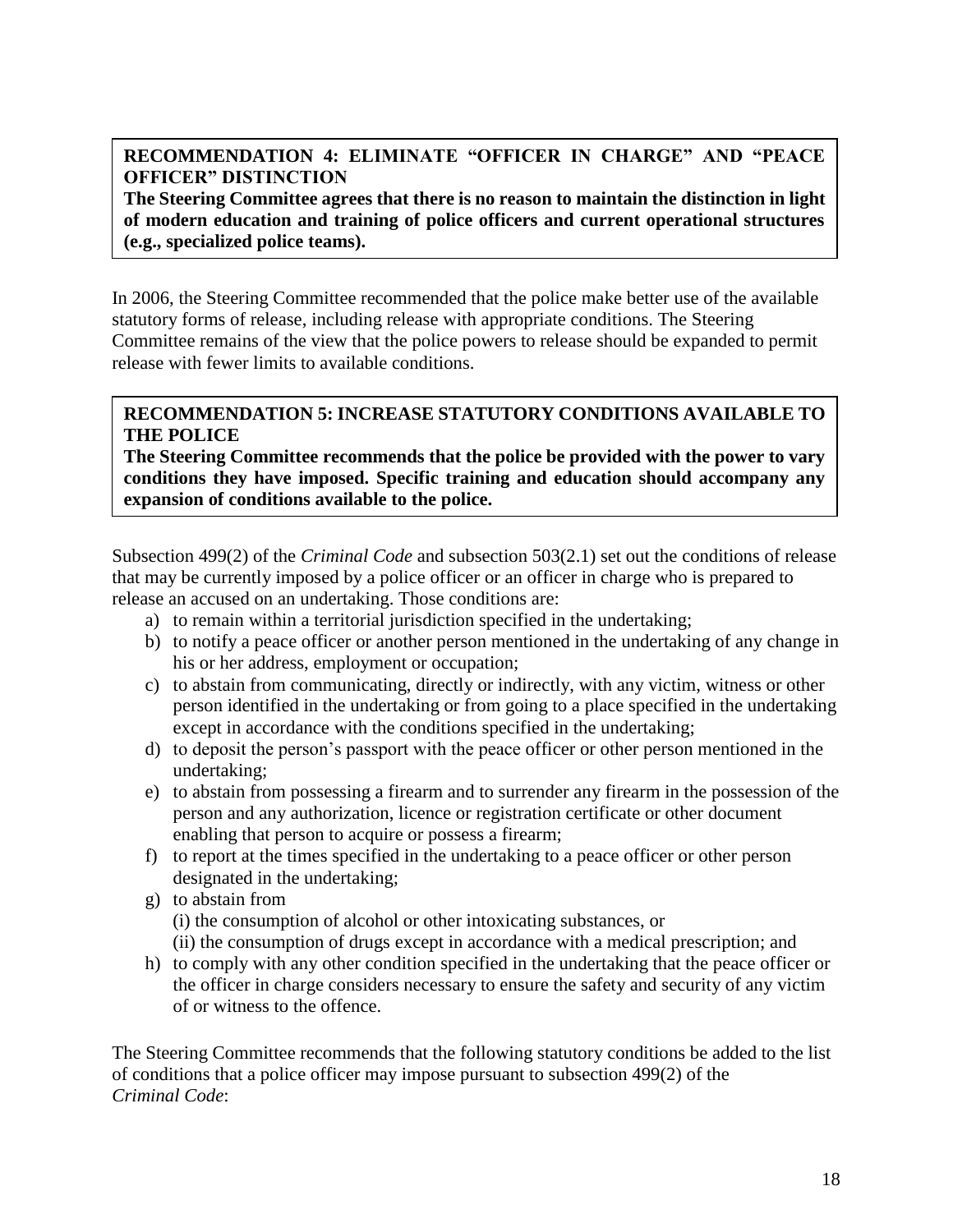- obligation to appear in court when required by the court;
- prohibition on entering a specified area; $49$
- prohibition from possessing a firearm, cross-bow, and other prohibited or restricted weapon in circumstances similar to when a justice can impose this condition under subsection  $515(4.1)$ ; and
- conditions deemed necessary to ensure the safety of any designated person.

It is important that an accused who is contemplating an undertaking to comply with conditions be fully aware of the meaning of the conditions and the consequences of any non-compliance. The availability of counsel to provide legal advice is essential at this stage.

The Steering Committee recommends that the enhancement to the authority of the power of police to impose additional conditions be restricted to the four conditions set out above. The authority to require an obligation to "keep the peace and be of good behaviour" and the general prohibition on possessing or using a pager or cell phone or other electronic device should not be granted to the police.

The Justice Effectiveness Study disclosed that the "keep the peace and be of good behaviour" condition was found in 11.8% of cases where police released an accused on an undertaking or a recognizance. <sup>50</sup> The *Criminal Code* does not expressly authorize the police to impose a "keep the peace and be of good behaviour" condition. It is not a condition enumerated in subsection 499(2) or subsection 503(2.1) of the *Criminal Code*. Nor is it authorized by paragraph 499(2)(h) which permits any other condition necessary to ensure the safety and security of the victim or witness.<sup>51</sup> It should be noted that this condition is also not expressly enumerated in the conditions that may be imposed by a justice under subsection 515.1(4) but it may by authorised by paragraph 515.1(4)(f) which permits "such other reasonable condition specified in the order as the justice considers desirable". This broad authority is not granted to the police.

It has been suggested that this condition is more appropriate in a post-trial context<sup>52</sup> where the presumption of innocence no longer applies. In fact, it is an express mandatory condition of a probation order (paragraph  $732.1(2)(a)$ ), a conditional sentence (paragraph  $742.3(1)(a)$ ) and a peace bond (paragraph 810(3)(a) and subsections 810.01(3) and 810.2(3)). It is our view that a person who is presumed innocent should not have his or her behaviour additionally restrained by such a condition imposed by the police. If the circumstances justify concern about the accused's behaviour, the accused could be held for a bail hearing.

Concerns have also been raised about granting the power to impose a general prohibition on the use of cell phones. Electronic devices are an important component of daily life for the vast majority of the population. Any restriction on this activity without necessity to ensure the safety or security of the victim or witness is not presently authorised and no rationale for expansion of the police power in this regard has been shown.<sup>53</sup> Where the circumstances might warrant such a

<sup>49</sup> Similar to the Order of Prohibition set out in section 161 of the *Criminal Code.*

<sup>50</sup> Justice Effectiveness Study, p.15.

<sup>51</sup> *R v Barnett* 2010 ONSC 3720 at para 10.

 $52$  G. Trotter, The Law of Bail in Canada,  $6-43-6-44$ .

<sup>53</sup> See *R v Barnett,* supra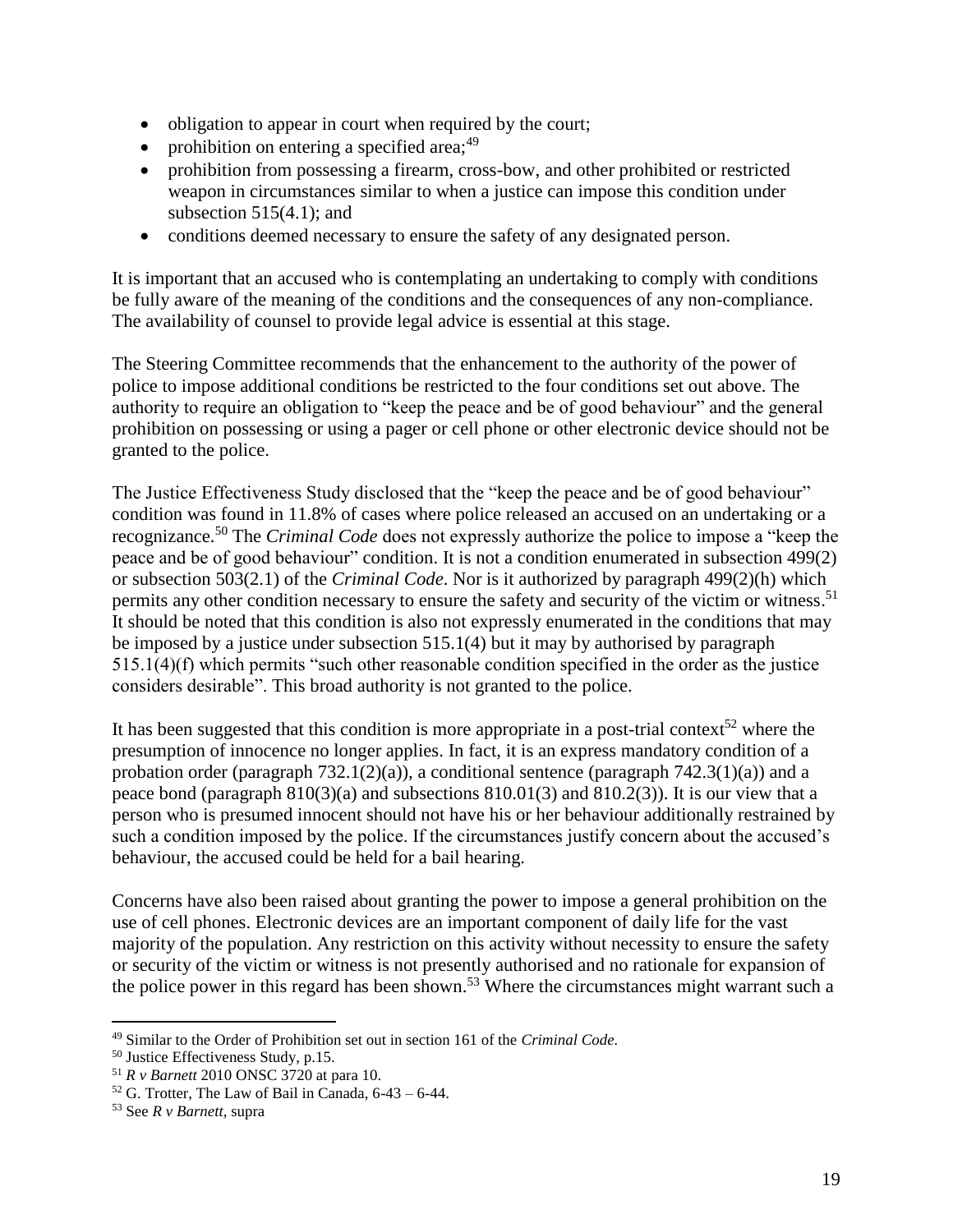restriction, the public interest would require that the accused be held for a hearing and the issue considered by a justice.

When an accused person who is released with a condition that he appear in court on a specific date fails to appear, the justice may issue a warrant for his arrest: section 512 of the *Criminal Code*. Where the justice issues a warrant for the accused's arrest, section 511 of the *Criminal Code* requires that the order state that:

"the accused be forthwith arrested and brought before the judge or justice who issued the warrant or before some other judge or justice having jurisdiction in the same territorial division, to be dealt with according to law".

A police officer who executes the warrant is required to return the offender to the court where a justice may authorize the offender's release pursuant to section 499 by making an endorsement on the warrant (subsection 507(6)). A police officer may release an offender arrested by warrant only if the warrant is endorsed (subsection 499(1)).

The effect of these provisions is that every person who fails to appear and is arrested by the police, where the warrant is not endorsed, must be held and brought before the court, even if the police do not lay a separate 'failure to appear' charge. The Steering Committee observes that there are many occasions where the circumstances would not warrant police detention of the accused, in particular where police do not charge the accused with "failure to appear".

#### **RECOMMENDATION 6: PROVIDE POLICE POWER TO RELEASE ON CHARGE OF "FAILURE TO APPEAR"**

**The Steering Committee recommends that the** *Criminal Code* **be amended to grant police the discretion to release the offender who fails to appear for a court appearance where the police officer considers that release is appropriate, on the accused's prior form of release or on an undertaking or recognizance.**

The complexity of the legislative regime creates confusion. As has been noted in the past, police training and education on the power to release is imperative.

**RECOMMENDATION 7: ENHANCE EDUCATION AND TRAINING Whether amendments to the legislative regime are made or not, education and training for police as to how to use the legislative tools and how to exercise their discretion is essential.** 

<span id="page-21-0"></span>Prosecutors can play an important role in providing training and ongoing advice to police services on how to appropriately exercise their powers of release. The broad availability of prosecutorial advice would be a helpful resource to police services in addressing powers of release and accountability. It is important that informed decision making by police and Crown counsel, in the exercise of their discretion, be supported by their superiors.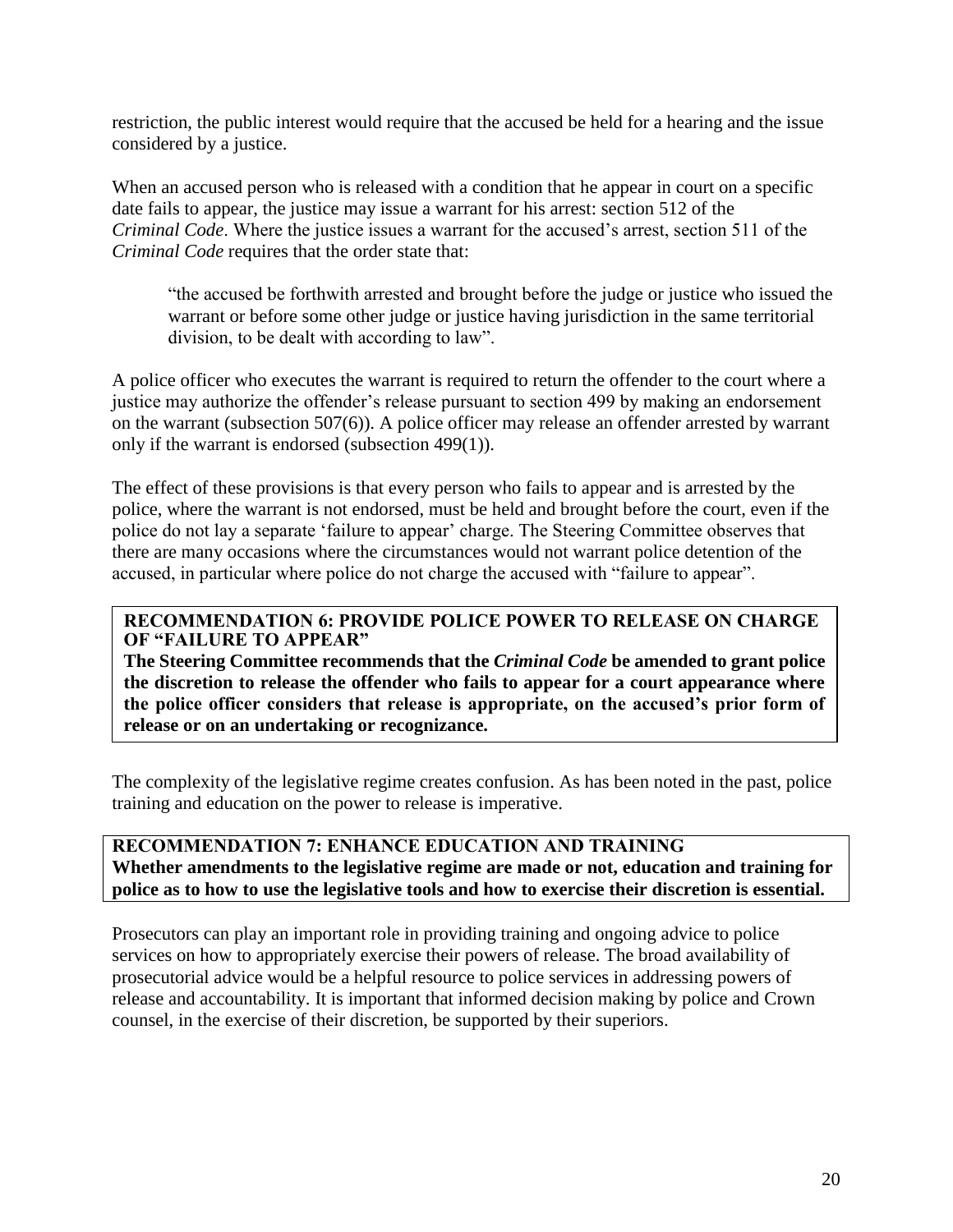#### **3.3 Administrative Review Regime**

Section 525 provides for the administrative review of a detention order after a period of 90 days where the Crown proceeds by indictment, and 30 days if by summary conviction. The automatic review is a guard against excessive pre-trial detention. The custodian of the accused is required to apply to the court for a hearing date for the administrative review. It has been recommended that the provision be amended to require a 90 day administrative review for all offences with a provision that the accused can waive the review. This recommendation is said to respond to operational concerns expressed by corrections officials who advised of difficulties encountered because the Crown's election is often unknown.

### **RECOMMENDATION 8: PROVIDE POWER TO WAIVE**

**The Steering Committee does not believe an amendment to the time frame for the administrative review is warranted. However, to ensure that an accused is not forced to attend court for an administrative review hearing, the Steering Committee recommends that the ability of a waiver be expressed in the legislation.**

#### <span id="page-22-0"></span>**3.4 Bail Breach Charges**

#### **RECOMMENDATION 9: POLICE CAUTION FOR "LESS SERIOUS" BAIL BREACHES**

**The Steering Committee recommends the adoption of an extrajudicial approach to address minor or less serious administration of justice offences that involve breaches of bail conditions.** 

The Committee has come to this view in light of the large proportion of administration of justice offences in the Canadian CJS, the increase in the "failure to comply with court order" offences<sup>54</sup> and the allocation of valuable court resources to relatively minor breach offences (e.g., breaches of curfews). There is a need to reduce time and resources on minor and less serious cases. A different approach is warranted to seek to improve the efficiency of the justice system.

In examining alternative approaches, the Steering Committee considered legislation from other jurisdictions, and was interested in the approach taken in New South Wales. The *New South Wales (Australia) Bail Act (2013)*<sup>55</sup> provides a model to be emulated in Canada. The Act sets out a ladder approach to be followed by police officers responding to circumstances where a person has failed to comply with, or is about to fail to comply with, a bail acknowledgment or a bail condition. The officer may respond in the following manner:

- take no action;
- issue a warning;
- issue a notice that requires the person to appear to court/before a justice;
- issue a court attendance when the failure is an offence;
- arrest the person; or

<sup>54</sup> See Canadian Civil Liberties Report, Justice on Target etc. See also [http://www.statcan.gc.ca/pub/85-002](http://www.statcan.gc.ca/pub/85-002-x/2015001/article/14233-eng.pdf) [x/2015001/article/14233-eng.pdf.](http://www.statcan.gc.ca/pub/85-002-x/2015001/article/14233-eng.pdf)

<sup>55</sup> *Supra*, footnote 15.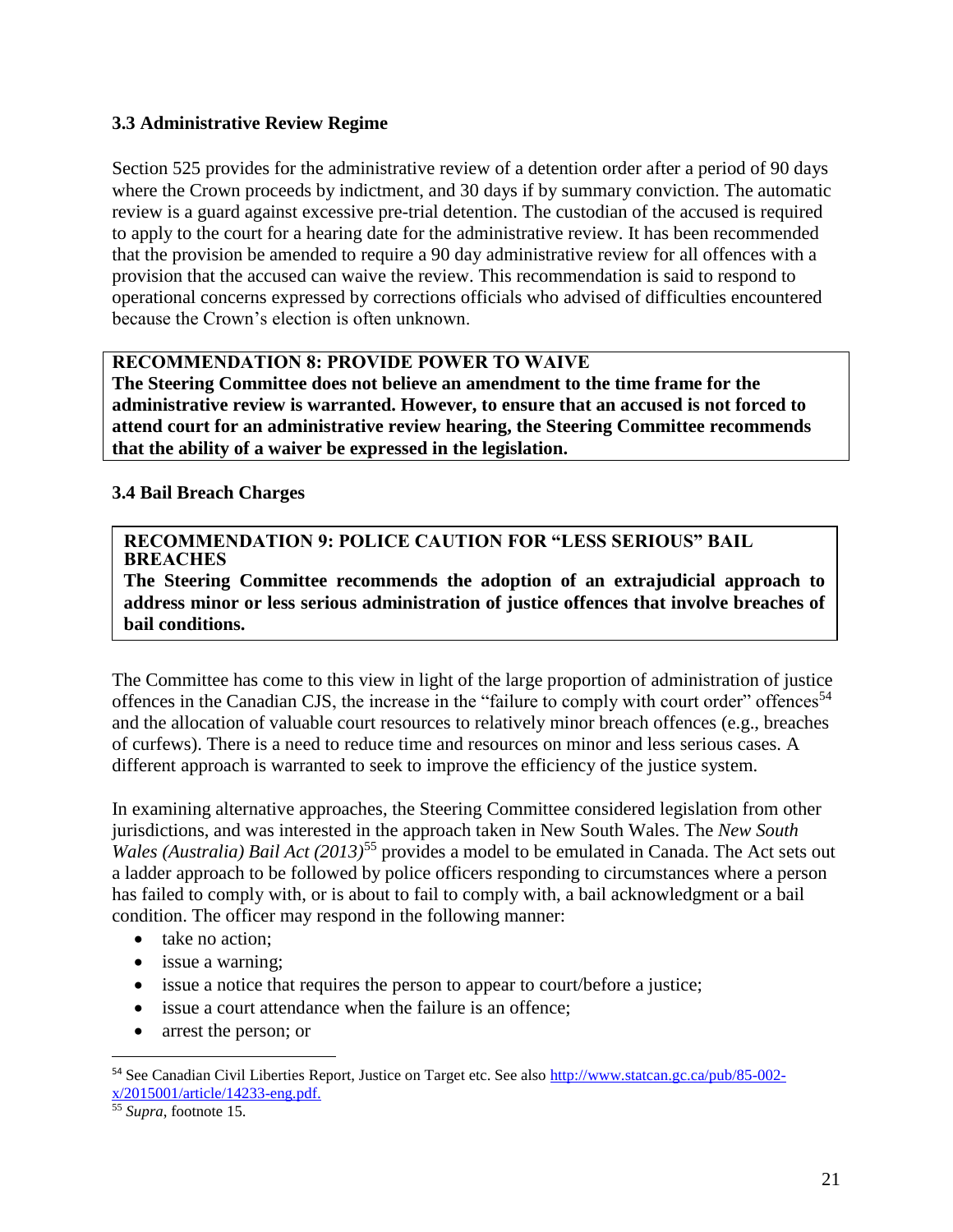• apply to get a warrant to arrest the person.

That legislation directs the police to consider several factors in deciding whether to lay a charge or use a warning:

- the relative seriousness or triviality of the failure or threatened failure;
- whether the person has a reasonable excuse for the failure or threatened failure;
- the personal attributes and circumstances of the person, to the extent known to the police officer; and
- whether an alternative course of action to arrest is appropriate in the circumstances.

The Steering Committee recommends that a similar approach be adopted and reflected in the *Criminal Code* to assist police officers in considering the least restrictive means of responding to a breach of a bail condition.

The ladder approach commended by the Steering Committee contemplates that a police officer could respond to a case where a bail condition has been breached, in one of four ways:

- 1. take no action;
- 2. issue a warning;
- 3. refer the case to a justice (no charge); or  $56$
- 4. charge.

 $\overline{a}$ 

In our view, the Australian process could be echoed in the Canadian context by empowering a justice to vary the bail conditions or to make another order when the accused is charged with a "less serious" bail breach, instead of finding the person guilty or not guilty. We appreciate that this imports a different approach and recommend that the FPT forum considers how this principle could be implemented.

**RECOMMENDATION 10: ENCOURAGE ALTERNATE RESOLUTIONS The Steering Committee recommends that Crown counsel be encouraged to consider diversion as an appropriate resolution for minor cases involving a breach offence. Where the offence consists of a breach of a bail condition, the Crown should consider whether it would be appropriate to consent to a variation of the condition.**

The Steering Committee believes that the increase in administration of justice offences, specifically breach offences, is an issue that should be addressed by all justice participants. The main concern is that minor offences are consuming time and resources that should be devoted to more serious cases. What is sought to be addressed, and averted, is the "snowball effect" of minor breaches being piled upon minor offences, establishing a pattern of reoffending by an accused person who could be diverted. This phenomenon is prevalent with respect to vulnerable populations (e.g., young offenders, people with mental health issues or Fetal Alcohol Spectrum Disorder and Indigenous persons) who come into contact with the CJS.

<sup>&</sup>lt;sup>56</sup> This would be appropriate where the condition is sought to be varied and a charge not warranted. In appropriate circumstances, the case could be treated in a manner similar to the process used when a breach of a conditional sentence is alleged (see subsection 742.6(9) of the *Criminal Code*).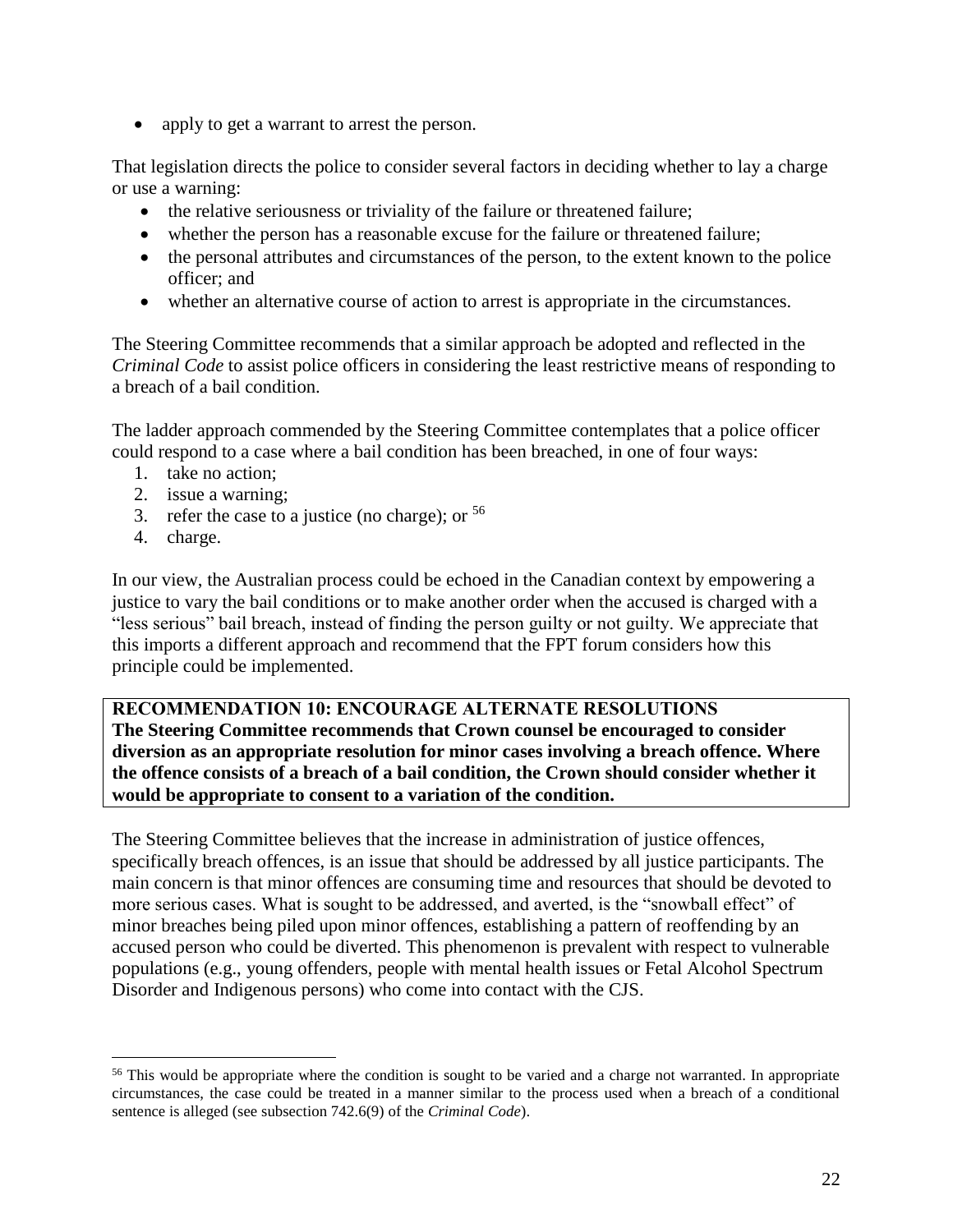In its 2006 Report, the Steering Committee recommended the repeal of the reverse onus provisions in paragraph 515(6)(c) of the *Criminal Code* that imposes a reverse onus on a person accused of failing to attend court or failing to comply with an undertaking or recognizance (subsections 145(2) to (5)). Concern about reverse onus provisions continue to resonate with the Steering Committee, specifically with respect to section 145 offences pertaining to bail breaches.

Currently, an accused who was originally released by the police or granted judicial interim release and who breaches a minor term of the release shall be detained in custody unless the accused can show why detention is not justified under the three grounds set out in subsection 515(10) of the *Criminal Code*. If the accused is unable to satisfy the reverse onus imposed by paragraph 515(6)(c), the accused will be remanded in custody.

One consequence of the reverse onus provision is that the accused person cannot be released by police and is held for a bail hearing. At the bail hearing, the accused bears the onus of dislodging the presumption of detention. In some circumstances, it may transpire that for a minor breach of a bail condition, the length of time the accused may ultimately spend in pretrial custody would be greater than the length of an appropriate sentence following conviction for the original offence and the subsequent failure to comply.

We appreciate that compliance with the conditions of release is paramount to the success of the bail system and the proper administration of justice. Failure by the accused to appear in court or to respect one of the other conditions of release is a very important factor to consider when examining the appropriateness of releasing the accused. It is also reasonable to consider that the alleged failures by the accused increase the probability of non-attendance in court or that detention is necessary for the protection or safety of the public. For these reasons, the reverse onus seems reasonable and necessary, indeed essential, to maintain public confidence in the administration of justice. In other words, from this perspective, public confidence in the bail system demands that an accused who has demonstrated an inability to honour court commitments justify her or his release.

However, it is also important to acknowledge that the reverse onus regime was created to ensure that an accused would have to show cause why her/his detention in custody was not justified prior to trial for the most serious crimes.

The reverse onus provisions have been the subject of criticism. For example, there is no appreciable difference in the bail hearing or the bail outcome in cases in which the onus is reversed. Also, there is a wide disparity between the severity of offenses that attract a reverse

#### **RECOMMENDATION 11: FURTHER STUDY THE REVERSE ONUS FOR BAIL BREACHES**

**The Steering Committee believes that this issue requires further study. We recommend that consideration be given by the FPT forum to the repeal of paragraph 515(6)(c) of the** *Criminal Code* **and to further examine the alternatives to the imposition of a reverse onus for a minor bail breach offence, so that a justice presiding in bail court will no longer be required to order that an accused charged with a section 145 offence be detained in custody unless the accused shows cause why detention is not justified.**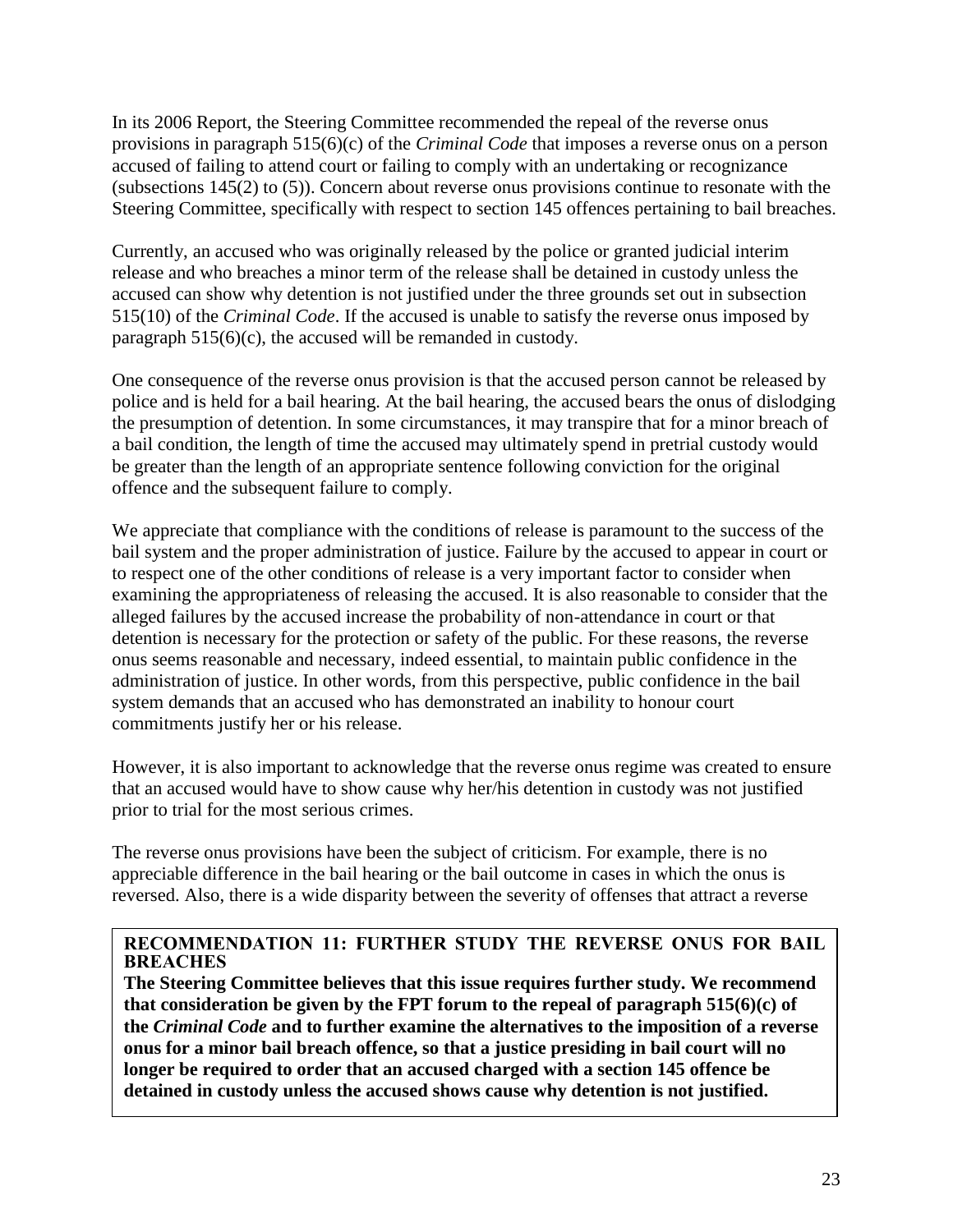onus: murder, organized crime, terrorism, firearms etc., versus failure to attend court and failure to comply with condition of undertaking or recognizances.

### <span id="page-25-0"></span>**3.5 Bail Supervision**

 $\overline{a}$ 

Bail verification and supervision programs provide important services to persons held by police for a bail hearing. The major functions of the programs are: (i) to identify the availability of a surety; (ii) to provide neutral, verified information about the accused to the bail court justice; and, (iii) to provide supervisory, counselling and referral services for persons released on bail with conditions of supervision.

In its 2006 Report, the Steering Committee recommended the increased use of bail supervision programs to provide monitoring, referrals and supervision beyond simply verifying an accused person's reporting conditions.

Data collected on the effectiveness of bail supervision programs operating in 18 court locations in Ontario demonstrates the effectiveness of the programs and reveals that rates of release are higher in bail supervision sites. In 2013/2014, 90% of bail verification and supervision program clients appeared at all their court appearances. <sup>57</sup> In addition, bail verification and supervision programs provide linkages for accused persons who require access to programs and treatment for addictions, mental health and other social, housing and health services.

The availability of bail verification and supervision programs is inconsistent throughout Canada. In some jurisdictions, this role has been assumed by external community-based agencies on a transfer fee basis. In others, the state administers the program. For example, in British Columbia, the provincial probation and parole services has assumed the function of the bail supervision and verification programs. In some jurisdictions, there is no existing agency to perform this function.

#### **RECOMMENDATION 12: INCREASE THE AVAILABILITY OF BAIL SUPERVISION AND VERIFICATION PROGRAMS**

<span id="page-25-1"></span>**The Steering Committee recommends that the federal government work with provinces and territories to facilitate and support the expansion of bail supervision and verification programs.**

<sup>57</sup> Bail Verification and Supervision Year-end summary statistics 2013-2014, Agency and Tribunal Relations Division, MAG, Ontario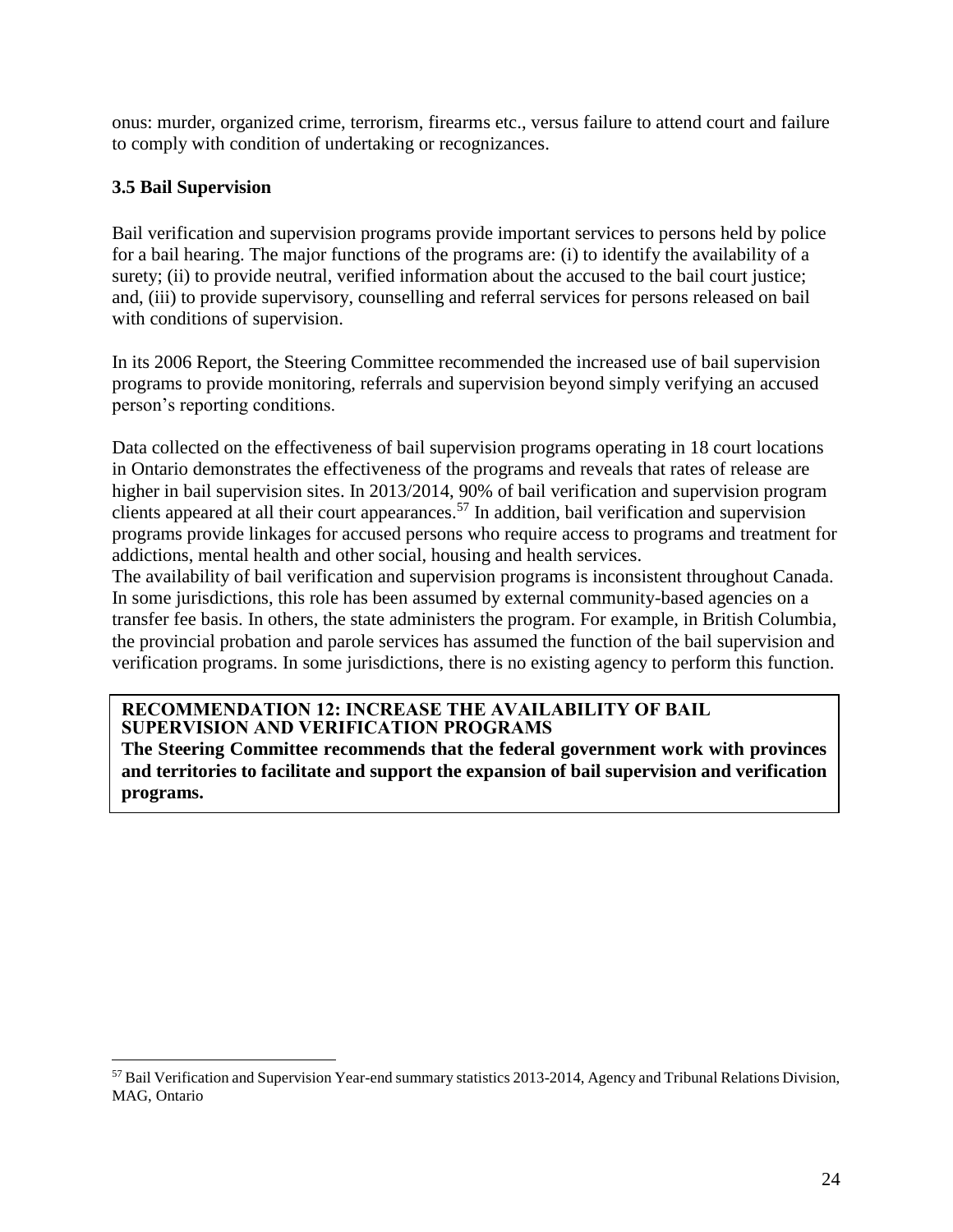#### **3.6 Crown Consent on Cash Bail**

The *Criminal Code* permits a justice to release an accused on an undertaking with conditions. A justice may release an accused on his entering into a recognizance before the justice, without sureties, on his depositing with the justice the sum of monies directed by the justice, if the prosecutor consents. There is no modern policy or principle for this requirement which may have the effect of creating delay.

<span id="page-26-0"></span>**RECOMMENDATION 13: REMOVE CROWN CONSENT ON CASH BAIL The Steering Committee recommends the removal of the words "on consent of the prosecutor" from paragraph 515(2)(d) of the** *Criminal Code***.**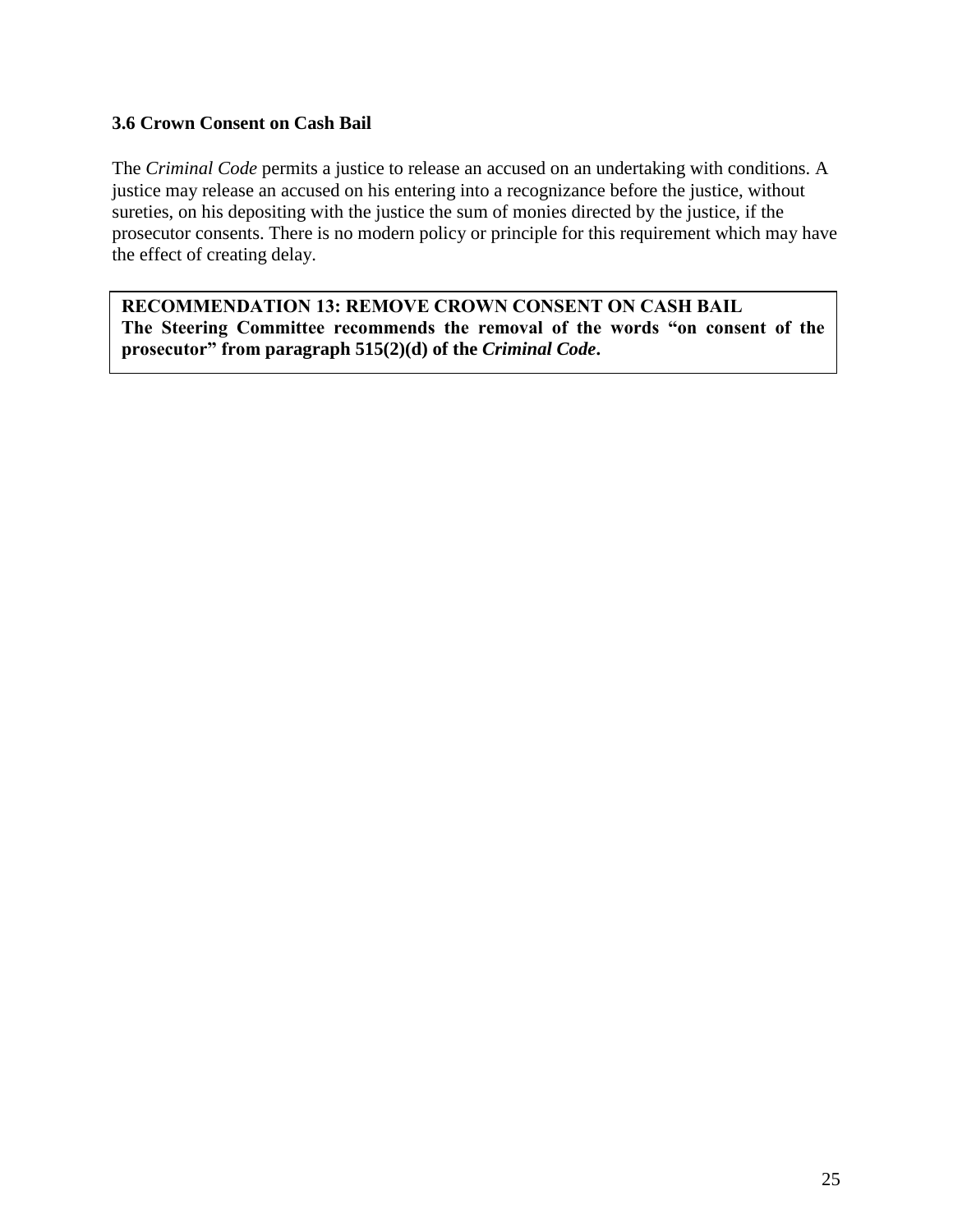### **APPENDIX: SUMMARY OF RECOMMENDATIONS**

1. We recommend that the federal government work with the provinces and territories to devise an information gathering process that accurately reflects the operations of the different jurisdictions and collects all relevant data that would permit legitimate inferences and conclusions about the bail process.

We recommend that the federal government work with the provinces and territories to facilitate information sharing in concurrent proceedings.

- 2. The following guiding principles should be clearly communicated and be given the force of legislation. These principles should be included in the legislation in order to provide guidance to police officers:
	- a principle of restraint should be exercised in decision-making when restricting an individual's liberty interest through interim release;
	- an express direction that only conditions considered to be necessary and linked to the statutory grounds for an accused's detention be imposed. Those conditions must be relevant to the offence and the circumstances of the offence;
	- a reminder of the presumption of innocence and the *Charter* right not to be denied reasonable bail without just cause;
	- a reminder of the importance of the public interest and of the public safety, having regard to all the circumstances including any substantial likelihood that the accused will, if released, commit a criminal offence or interfere with the administration of justice.

The enhanced education and training of police officers should include reference to these principles as guidance when making decisions about releasing an accused or holding that person for a bail hearing.

- 3. We recommend that the numerous forms of release in the *Criminal Code* be simplified and streamlined in order to create a more consistent and coherent system.
- 4. The Steering Committee agrees that there is no reason to maintain the distinction between officer in charge and peace officer in light of modern education and training of police officers and current operational structures (e.g., specialized police teams).
- 5. The Steering Committee recommends that the police be provided with the power to vary conditions they have imposed. Specific training and education should accompany any expansion of conditions available to the police.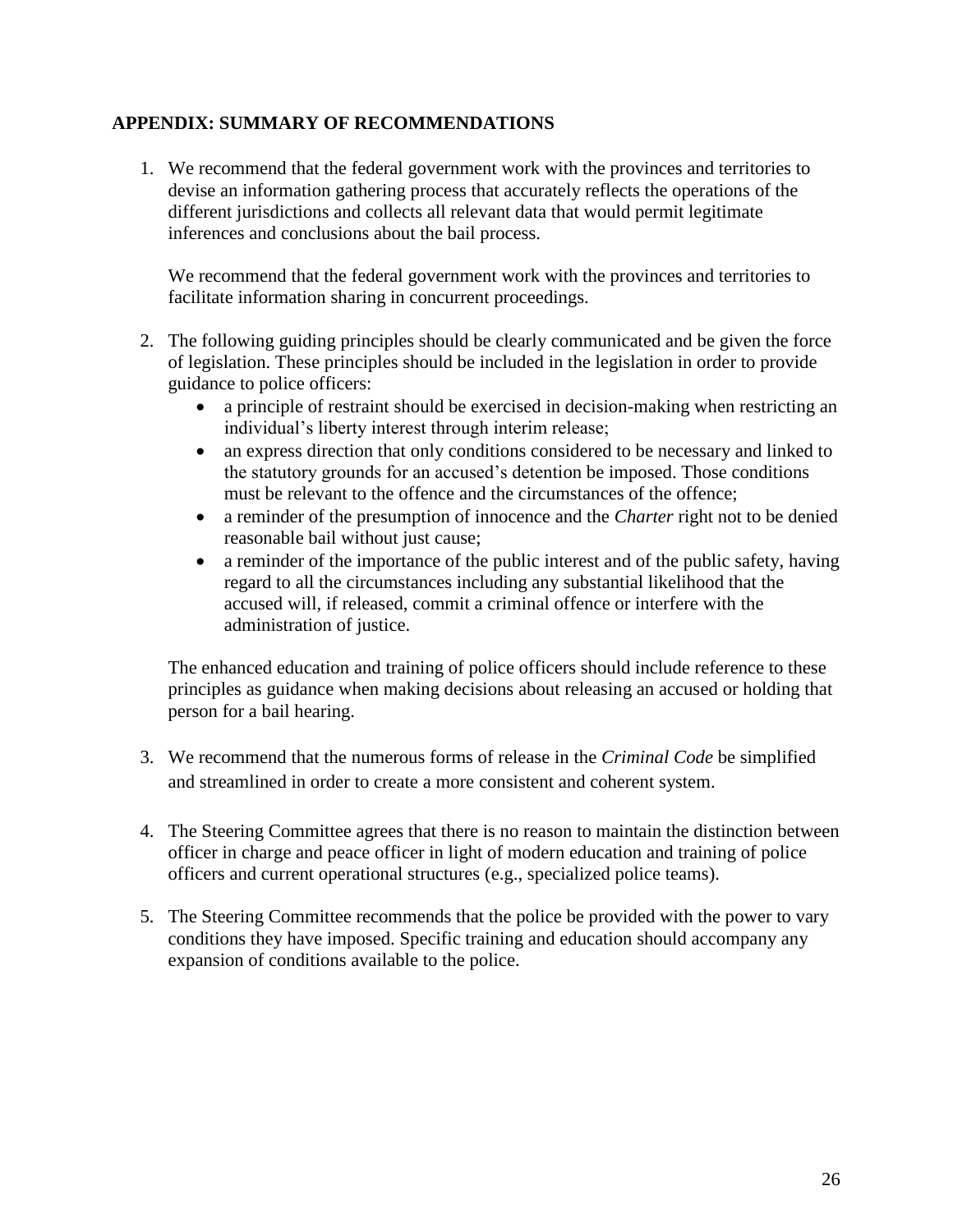The Steering Committee recommends that the following statutory conditions be added to the list of conditions that a police officer may impose pursuant to subsection 499(2) of the *Criminal Code*:

- obligation to appear in court when required by the court;
- prohibition on entering a specified area;<sup>58</sup>
- prohibition from possessing a firearm, cross-bow, and other prohibited or restricted weapon in circumstances similar to when a justice can impose this condition under subsection 515 (4.1); and
- conditions deemed necessary to ensure the safety of any designated person.

The Steering Committee recommends that the enhancement to the authority of the power of police to impose additional conditions be restricted to the four conditions set out above. The authority to require an obligation to "keep the peace and be of good behaviour" and the general prohibition on possessing or using a pager or cell phone or other electronic device should not be granted to the police.

- 6. The Steering Committee recommends that the *Criminal Code* be amended to grant police the discretion to release the offender who fails to appear for a court appearance where the police officer considers that release is appropriate, on the accused's prior form of release or on an undertaking or recognizance.
- 7. Whether amendments to legislative regime are made or not, education and training for police as to how to use the legislative tools and how to exercise their discretion is essential.
- 8. The Steering Committee does not believe an amendment to the time frame for the administrative review is warranted. However, to ensure that an accused is not forced to attend court for an administrative review hearing, the Steering Committee recommends that the ability of a waiver be expressed in the legislation.
- 9. The Steering Committee recommends the adoption of an extrajudicial approach to address minor or less serious administration of justice offences that involve breaches of bail conditions.
- 10. The Steering Committee recommends that Crown counsel be encouraged to consider diversion as an appropriate resolution for minor cases involving a breach offence. Where the offence consists of a breach of a bail condition, the Crown should consider whether it would be appropriate to consent to a variation of the condition.
- 11. The Steering Committee believes that the issue of reverse onus for bail breach requires further study. We recommend that consideration be given by the FPT forum to the repeal of paragraph 515(6)(c) of the *Criminal Code* and to further examine the alternatives to the imposition of a reverse onus for a minor bail breach offence, so that a justice presiding in bail court will no longer be required to order that an accused charged with a

<sup>58</sup> Similar to the Order of Prohibition set out in section 161 of the *Criminal Code.*